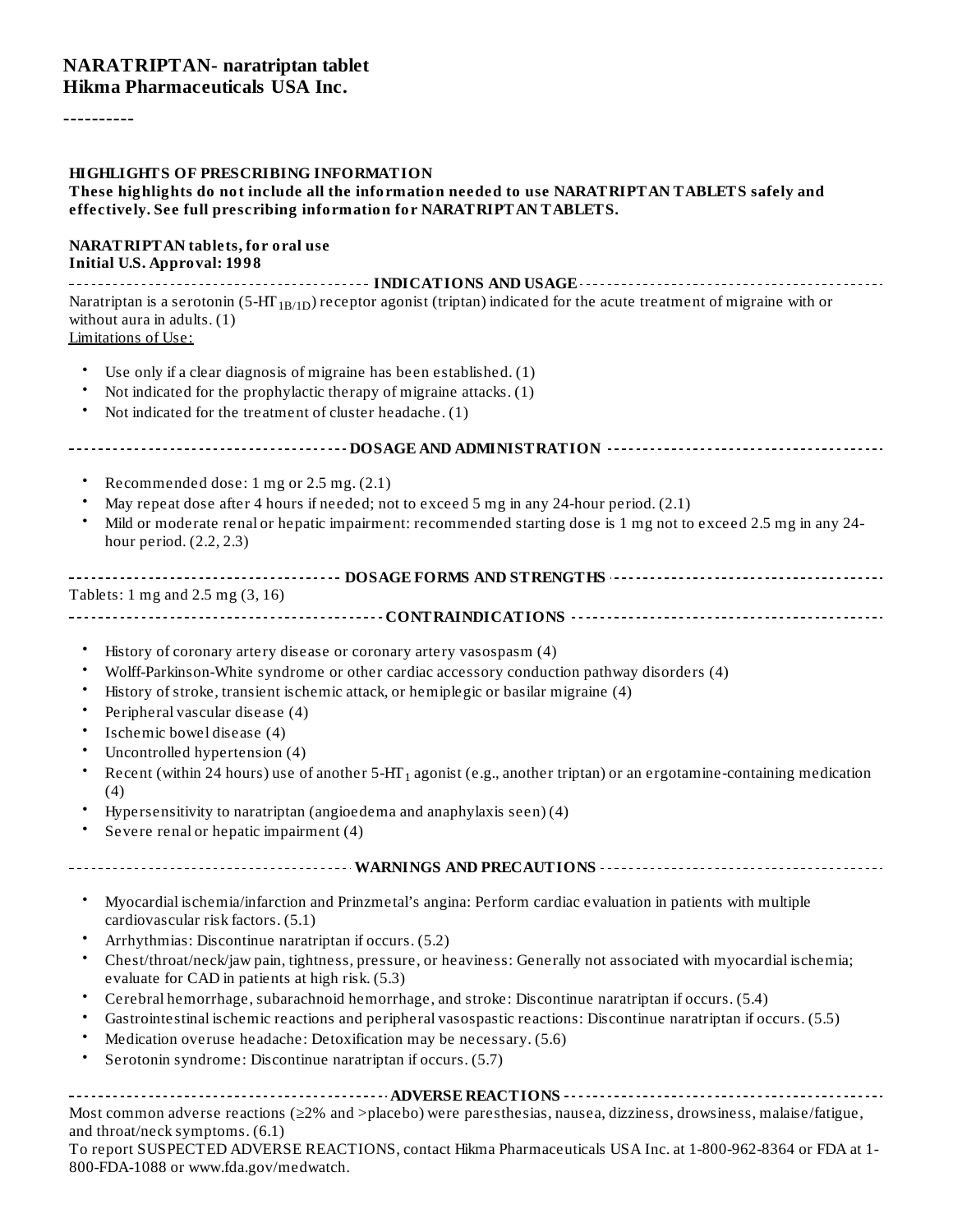**USE IN SPECIFIC POPULATIONS**

Pregnancy: Based on animal data, may cause fetal harm. (8.1)

#### **See 17 for PATIENT COUNSELING INFORMATION and FDA-approved patient labeling.**

**Revised: 4/2020**

| <b>FULL PRESCRIBING INFORMATION: CONTENTS*</b><br><b>1 INDICATIONS AND USAGE</b><br><b>2 DOSAGE AND ADMINISTRATION</b><br>2.1 Dosing Information<br>2.2 Dosage Adjustment in Patients with Renal Impairment<br>2.3 Dosage Adjustment in Patients with Hepatic Impairment<br><b>3 DOSAGE FORMS AND STRENGTHS</b><br><b>4 CONTRAINDICATIONS</b><br><b>5 WARNINGS AND PRECAUTIONS</b><br>5.1 Myocardial Ischemia, Myocardial Infarction, and Prinzmetal's Angina |
|---------------------------------------------------------------------------------------------------------------------------------------------------------------------------------------------------------------------------------------------------------------------------------------------------------------------------------------------------------------------------------------------------------------------------------------------------------------|
|                                                                                                                                                                                                                                                                                                                                                                                                                                                               |
|                                                                                                                                                                                                                                                                                                                                                                                                                                                               |
|                                                                                                                                                                                                                                                                                                                                                                                                                                                               |
|                                                                                                                                                                                                                                                                                                                                                                                                                                                               |
|                                                                                                                                                                                                                                                                                                                                                                                                                                                               |
|                                                                                                                                                                                                                                                                                                                                                                                                                                                               |
|                                                                                                                                                                                                                                                                                                                                                                                                                                                               |
|                                                                                                                                                                                                                                                                                                                                                                                                                                                               |
|                                                                                                                                                                                                                                                                                                                                                                                                                                                               |
|                                                                                                                                                                                                                                                                                                                                                                                                                                                               |
| 5.2 Arrhythmias                                                                                                                                                                                                                                                                                                                                                                                                                                               |
| 5.3 Chest, Throat, Neck and/or Jaw Pain/Tightness/Pressure                                                                                                                                                                                                                                                                                                                                                                                                    |
| 5.4 Cerebrovascular Events                                                                                                                                                                                                                                                                                                                                                                                                                                    |
| 5.5 Other Vasospasm Reactions                                                                                                                                                                                                                                                                                                                                                                                                                                 |
| 5.6 Medication Overuse Headache                                                                                                                                                                                                                                                                                                                                                                                                                               |
| 5.7 Serotonin Syndrome                                                                                                                                                                                                                                                                                                                                                                                                                                        |
| 5.8 Increase in Blood Pressure                                                                                                                                                                                                                                                                                                                                                                                                                                |
| 5.9 Anaphylactic Reactions                                                                                                                                                                                                                                                                                                                                                                                                                                    |
| <b>6 ADVERSE REACTIONS</b>                                                                                                                                                                                                                                                                                                                                                                                                                                    |
| 6.1 Clinical Trials Experience                                                                                                                                                                                                                                                                                                                                                                                                                                |
| <b>7 DRUG INTERACTIONS</b>                                                                                                                                                                                                                                                                                                                                                                                                                                    |
| 7.1 Ergot-Containing Drugs                                                                                                                                                                                                                                                                                                                                                                                                                                    |
| 7.2 Other $5$ -HT <sub>1</sub> Agonists                                                                                                                                                                                                                                                                                                                                                                                                                       |
| 7.3 Selective Serotonin Reuptake Inhibitors/Serotonin Norepinephrine Reuptake Inhibitors and                                                                                                                                                                                                                                                                                                                                                                  |
| Serotonin Syndrome                                                                                                                                                                                                                                                                                                                                                                                                                                            |
| <b>8 USE IN SPECIFIC POPULATIONS</b>                                                                                                                                                                                                                                                                                                                                                                                                                          |
| 8.1 Pregnancy                                                                                                                                                                                                                                                                                                                                                                                                                                                 |
| 8.2 Lactation                                                                                                                                                                                                                                                                                                                                                                                                                                                 |
| 8.4 Pediatric Use                                                                                                                                                                                                                                                                                                                                                                                                                                             |
| 8.5 Geriatric Use                                                                                                                                                                                                                                                                                                                                                                                                                                             |
| 8.6 Renal Impairment                                                                                                                                                                                                                                                                                                                                                                                                                                          |
| 8.7 Hepatic Impairment                                                                                                                                                                                                                                                                                                                                                                                                                                        |
| <b>10 OVERDOSAGE</b>                                                                                                                                                                                                                                                                                                                                                                                                                                          |
| <b>11 DESCRIPTION</b>                                                                                                                                                                                                                                                                                                                                                                                                                                         |
| <b>12 CLINICAL PHARMACOLOGY</b>                                                                                                                                                                                                                                                                                                                                                                                                                               |
| 12.1 Mechanism of Action                                                                                                                                                                                                                                                                                                                                                                                                                                      |
| 12.2 Pharmacodynamics                                                                                                                                                                                                                                                                                                                                                                                                                                         |
| 12.3 Pharmacokinetics                                                                                                                                                                                                                                                                                                                                                                                                                                         |
| <b>13 NONCLINICAL TOXICOLOGY</b>                                                                                                                                                                                                                                                                                                                                                                                                                              |
| 13.1 Carcinogenesis, Mutagenesis, Impairment of Fertility                                                                                                                                                                                                                                                                                                                                                                                                     |

**14 CLINICAL STUDIES**

# **16 HOW SUPPLIED/STORAGE AND HANDLING**

### **17 PATIENT COUNSELING INFORMATION**

\* Sections or subsections omitted from the full prescribing information are not listed.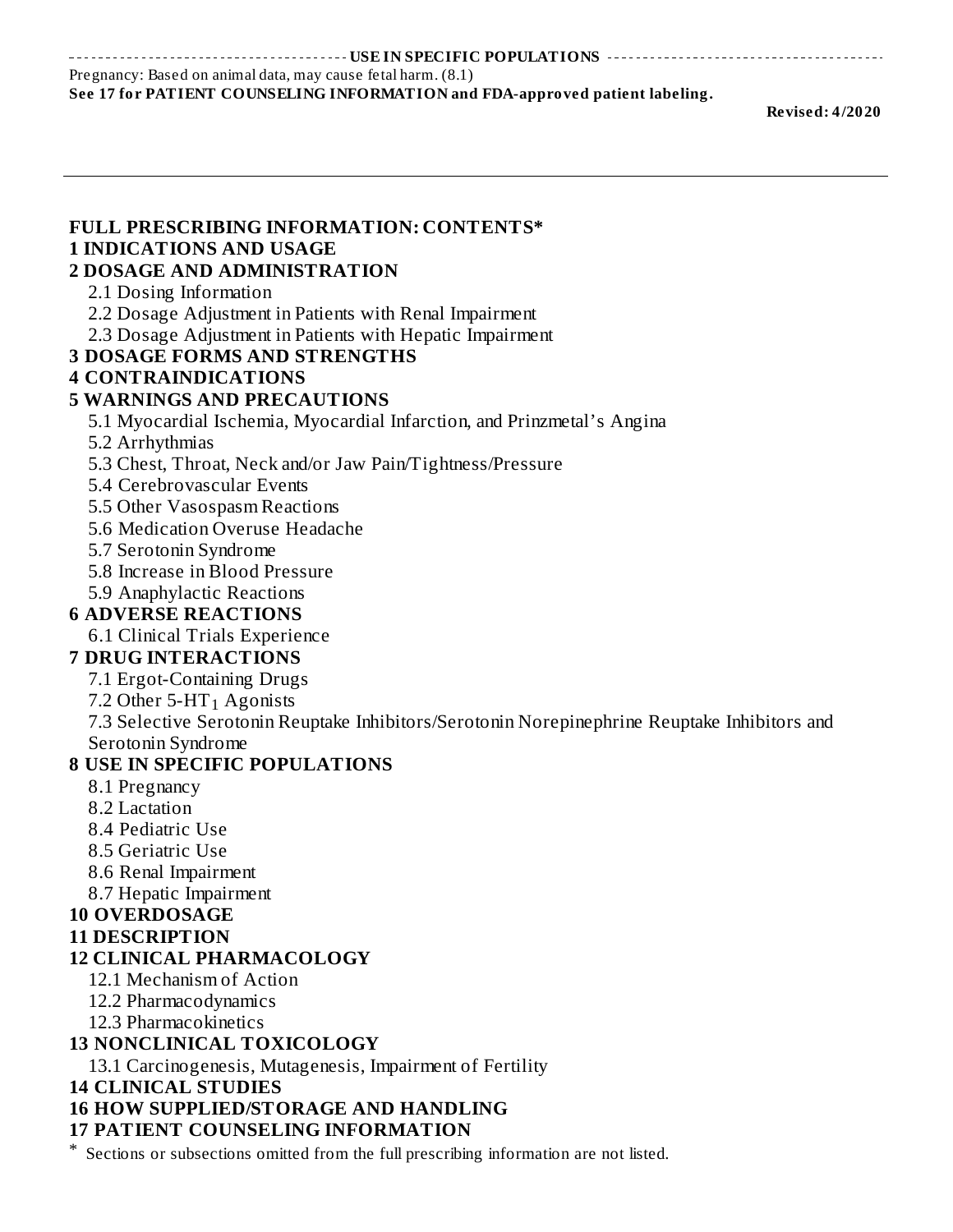#### **FULL PRESCRIBING INFORMATION**

#### **1 INDICATIONS AND USAGE**

Naratriptan is indicated for the acute treatment of migraine attacks with or without aura in adults.

Limitations of Use:

- Use only if a clear diagnosis of migraine has been established. If a patient has no response to the first migraine attack treated with naratriptan, reconsider the diagnosis of migraine before naratriptan is administered to treat any subsequent attacks.
- Naratriptan is not indicated for the prevention of migraine attacks.
- Safety and effectiveness of naratriptan have not been established for cluster headache.

### **2 DOSAGE AND ADMINISTRATION**

#### **2.1 Dosing Information**

The recommended dose of naratriptan is 1 mg or 2.5 mg.

If the migraine returns or if the patient has only partial response, the dose may be repeated once after 4 hours, for a maximum dose of 5 mg in a 24-hour period.

The safety of treating an average of more than 4 migraine attacks in a 30-day period has not been established.

#### **2.2 Dosage Adjustment in Patients with Renal Impairment**

Naratriptan is contraindicated in patients with severe renal impairment (creatinine clearance: <15 mL/min) because of decreased clearance of the drug *[see Contraindications (4), Use in Specific Populations (8.6), Clinical Pharmacology (12.3)]*.

In patients with mild to moderate renal impairment, the maximum daily dose should not exceed 2.5 mg over a 24-hour period and a 1 mg starting dose is recommended *[see Use in Specific Populations (8.6), Clinical Pharmacology (12.3)]*.

### **2.3 Dosage Adjustment in Patients with Hepatic Impairment**

Naratriptan is contraindicated in patients with severe hepatic impairment (Child-Pugh Grade C) because of decreased clearance *[see Contraindications (4), Use in Specific Populations (8.7), Clinical Pharmacology (12.3)]*.

In patients with mild or moderate hepatic impairment (Child-Pugh Grade A or B), the maximum daily dose should not exceed 2.5 mg over a 24-hour period and a 1 mg starting dose is recommended *[see Use in Specific Populations (8.7), Clinical Pharmacology (12.3)]*.

# **3 DOSAGE FORMS AND STRENGTHS**

1 mg white to off-white round, biconvex tablet debossed with "54" on one side and "227" on the other side.

2.5 mg white to off-white round, biconvex tablet debossed with "54 351" on one side and plain on the other side.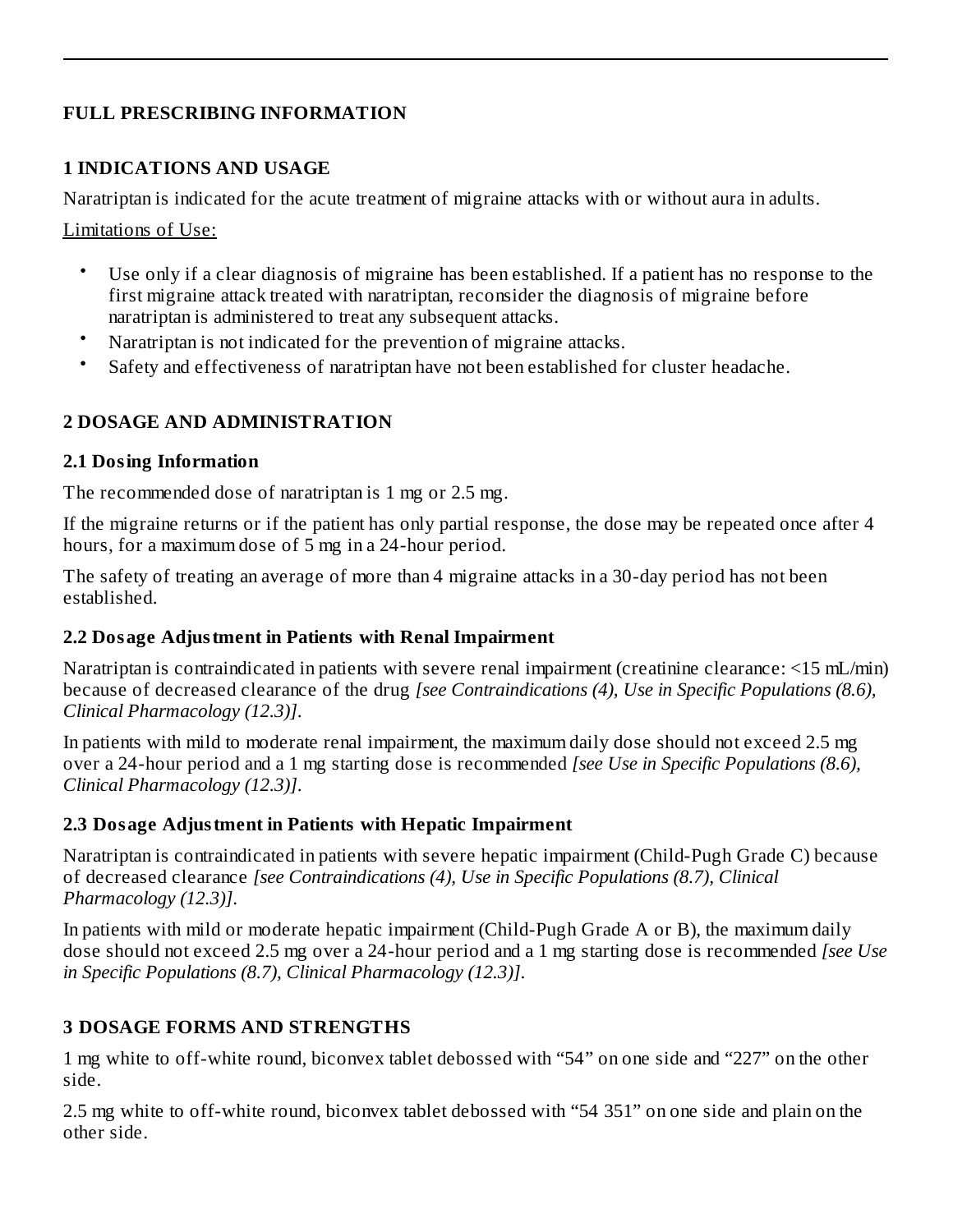### **4 CONTRAINDICATIONS**

Naratriptan is contraindicated in patients with:

- Ischemic coronary artery disease (CAD) (angina pectoris, history of myocardial infarction, or documented silent ischemia) or coronary artery vasospasm, including Prinzmetal's angina *[see Warnings and Precautions (5.1)]*
- Wolff-Parkinson-White syndrome or arrhythmias associated with other cardiac accessory conduction pathway disorders *[see Warnings and Precautions (5.2)]*
- History of stroke or transient ischemic attack (TIA) or history of hemiplegic or basilar migraine because such patients are at a higher risk of stroke *[see Warnings and Precautions (5.4)]*
- Peripheral vascular disease *[see Warnings and Precautions (5.5)]*
- Ischemic bowel disease *[see Warnings and Precautions (5.5)]*
- Uncontrolled hypertension *[see Warnings and Precautions (5.8)]*
- Recent use (i.e., within 24 hours) of another 5-HT $_{\rm 1}$  agonist, ergotamine-containing medication, ergot-type medication (such as dihydroergotamine or methysergide) *[see Drug Interactions (7.1, 7.2)]*
- Hypersensitivity to naratriptan (angioedema and anaphylaxis seen) *[see Warnings and Precautions (5.9)]*
- Severe renal or hepatic impairment *[see Use in Specific Populations (8.6, 8.7), Clinical Pharmacology (12.3)]*

### **5 WARNINGS AND PRECAUTIONS**

#### **5.1 Myocardial Is chemia, Myocardial Infarction, and Prinzmetal's Angina**

Naratriptan is contraindicated in patients with ischemic or vasospastic CAD. There have been rare reports of serious cardiac adverse reactions, including acute myocardial infarction, occurring within a few hours following administration of naratriptan. Some of these reactions occurred in patients without known CAD. Naratriptan may cause coronary artery vasospasm (Prinzmetal's angina), even in patients without a history of CAD.

Perform a cardiovascular evaluation in triptan-naive patients who have multiple cardiovascular risk factors (e.g., increased age, diabetes, hypertension, smoking, obesity, strong family history of CAD) prior to receiving naratriptan. If there is evidence of CAD or coronary artery vasospasm, naratriptan is contraindicated. For patients with multiple cardiovascular risk factors who have a negative cardiovascular evaluation, consider administering the first dose of naratriptan in a medically supervised setting and performing an electrocardiogram (ECG) immediately following administration of naratriptan. For such patients, consider periodic cardiovascular evaluation in intermittent long-term users of naratriptan.

#### **5.2 Arrhythmias**

Life-threatening disturbances of cardiac rhythm, including ventricular tachycardia and ventricular fibrillation leading to death, have been reported within a few hours following the administration of 5-  $\operatorname{HT}_1$  agonists. Discontinue naratriptan if these disturbances occur. Naratriptan is contraindicated in patients with Wolff-Parkinson-White syndrome or arrhythmias associated with other cardiac accessory conduction pathway disorders.

### **5.3 Chest, Throat, Neck and/or Jaw Pain/Tightness/Pressure**

Sensations of tightness, pain, and pressure in the chest, throat, neck, and jaw commonly occur after treatment with naratriptan and are usually non-cardiac in origin. However, perform a cardiac evaluation if these patients are at high cardiac risk.  $5\text{-}HT_1$  agonists, including naratriptan, are contraindicated in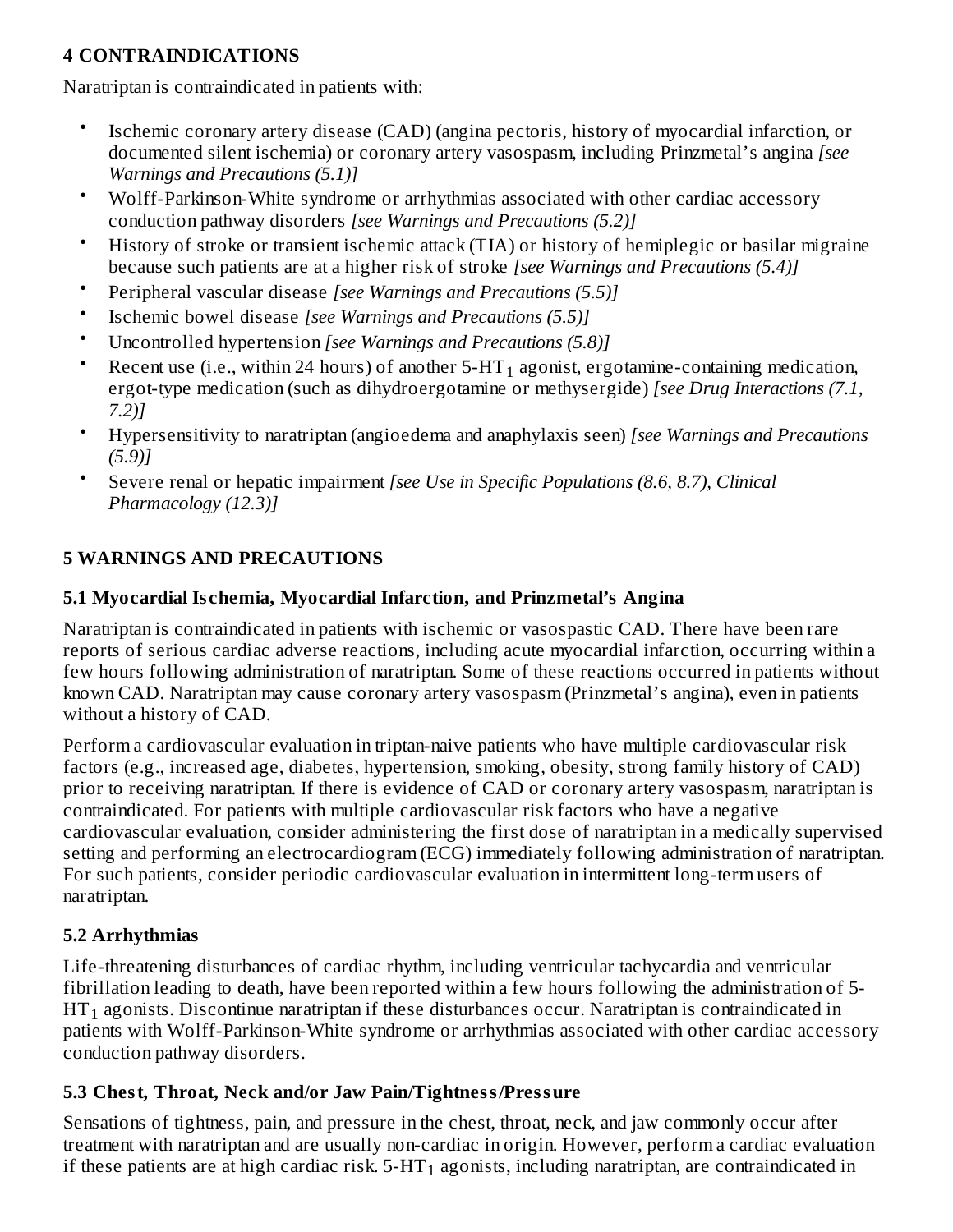patients with CAD and those with Prinzmetal's variant angina.  $\overline{a}$ 

# **5.4 Cerebrovas cular Events**

Cerebral hemorrhage, subarachnoid hemorrhage, and stroke have occurred in patients treated with 5-  $\operatorname{HT}_1$  agonists, and some have resulted in fatalities. In a number of cases, it appears possible that the cerebrovascular events were primary, the 5-HT $_{\rm 1}$  agonist having been administered in the incorrect belief that the symptoms experienced were a consequence of migraine when they were not. Also, patients with migraine may be at increased risk of certain cerebrovascular events (e.g., stroke, hemorrhage, TIA). Discontinue naratriptan if a cerebrovascular event occurs.

Before treating headaches in patients not previously diagnosed as migraineurs, and in migraineurs who present with symptoms atypical for migraine, exclude other potentially serious neurological conditions. Naratriptan is contraindicated in patients with a history of stroke or TIA.

# **5.5 Other Vasospasm Reactions**

Naratriptan may cause non-coronary vasospastic reactions, such as peripheral vascular ischemia, gastrointestinal vascular ischemia and infarction (presenting with abdominal pain and bloody diarrhea), splenic infarction, and Raynaud's syndrome. In patients who experience symptoms or signs suggestive of non-coronary vasospasm reaction following the use of any 5-HT $_{\rm 1}$  agonist, rule out a vasospastic reaction before receiving additional doses of naratriptan.

Reports of transient and permanent blindness and significant partial vision loss have been reported with the use of 5-HT $_{\rm 1}$  agonists. Since visual disorders may be part of a migraine attack, a causal relationship between these events and the use of 5-HT $_{\rm 1}$  agonists have not been clearly established.

# **5.6 Medication Overus e Headache**

Overuse of acute migraine drugs (e.g., ergotamine, triptans, opioids, or combination of these drugs for 10 or more days per month) may lead to exacerbation of headache (medication overuse headache). Medication overuse headache may present as migraine-like daily headaches or as a marked increase in frequency of migraine attacks. Detoxification of patients, including withdrawal of the overused drugs, and treatment of withdrawal symptoms (which often includes a transient worsening of headache) may be necessary.

# **5.7 Serotonin Syndrome**

Serotonin syndrome may occur with naratriptan, particularly during co-administration with selective serotonin reuptake inhibitors (SSRIs), serotonin norepinephrine reuptake inhibitors (SNRIs), tricyclic antidepressants (TCAs), and monoamine oxidase (MAO) inhibitors *[see Drug Interactions (7.3)]*. Serotonin syndrome symptoms may include mental status changes (e.g., agitation, hallucinations, coma), autonomic instability (e.g., tachycardia, labile blood pressure, hyperthermia), neuromuscular aberrations (e.g., hyperreflexia, incoordination), and/or gastrointestinal symptoms (e.g., nausea, vomiting, diarrhea). The onset of symptoms usually occurs within minutes to hours of receiving a new or a greater dose of a serotonergic medication. Discontinue naratriptan if serotonin syndrome is suspected.

# **5.8 Increas e in Blood Pressure**

Significant elevation in blood pressure, including hypertensive crisis with acute impairment of organ systems, has been reported on rare occasions in patients treated with 5-HT $_{\rm 1}$  agonists, including patients without a history of hypertension. Monitor blood pressure in patients treated with naratriptan. Naratriptan is contraindicated in patients with uncontrolled hypertension.

# **5.9 Anaphylactic Reactions**

There have been reports of anaphylaxis and hypersensitivity reactions, including angioedema, in patients receiving naratriptan. Such reactions can be life threatening or fatal. In general, anaphylactic reactions to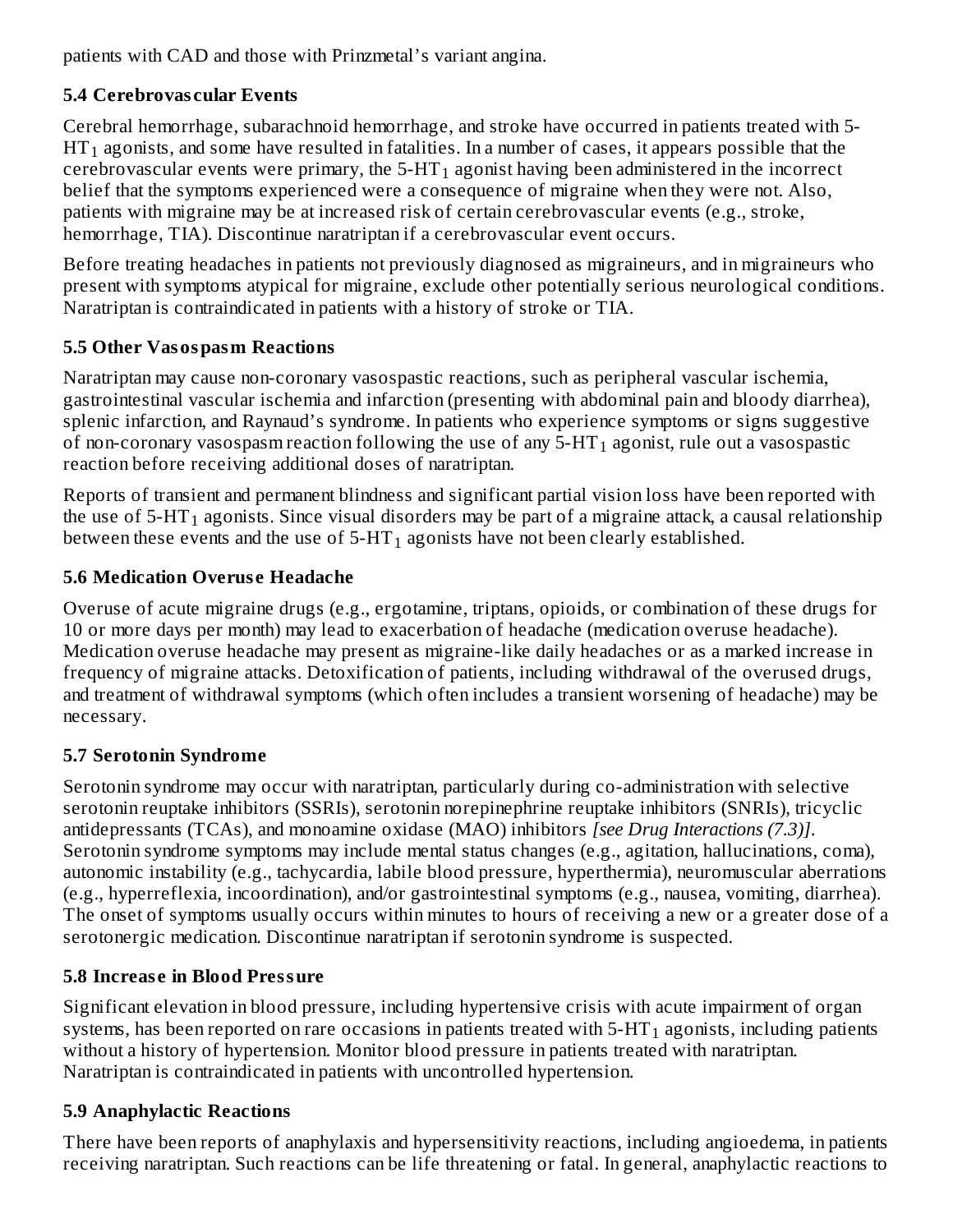drugs are more likely to occur in individuals with a history of sensitivity to multiple allergens. Naratriptan is contraindicated in patients with a history of hypersensitivity reaction to naratriptan.

## **6 ADVERSE REACTIONS**

The following adverse reactions are discussed in more detail in other sections of the prescribing information:

- Myocardial ischemia, myocardial infarction, and Prinzmetal's angina *[see Warnings and Precautions (5.1)]*
- Arrhythmias *[see Warnings and Precautions (5.2)]*
- Chest, throat, neck, and/or jaw pain/tightness/pressure *[see Warnings and Precautions (5.3)]*
- Cerebrovascular events *[see Warnings and Precautions (5.4)]*
- Other vasospasm reactions *[see Warnings and Precautions (5.5)]*
- Medication overuse headache *[see Warnings and Precautions (5.6)]*
- Serotonin syndrome *[see Warnings and Precautions (5.7)]*
- Increase in blood pressure *[see Warnings and Precautions (5.8)]*
- Hypersensitivity reactions *[see Contraindications (4), Warnings and Precautions (5.9)]*

# **6.1 Clinical Trials Experience**

Because clinical trials are conducted under widely varying conditions, adverse reaction rates observed in the clinical trials of a drug cannot be directly compared to rates in the clinical trials of another drug and may not reflect the rates observed in practice.

In a long-term open-label trial where patients were allowed to treat multiple migraine attacks for up to 1 year, 15 patients (3.6%) discontinued treatment due to adverse reactions.

In controlled clinical trials, the most common adverse reactions were paresthesias, dizziness, drowsiness, malaise/fatigue, and throat/neck symptoms, which occurred at a rate of 2% and at least 2 times placebo rate.

Table 1 lists the adverse reactions that occurred in 5 placebo-controlled clinical trials of approximately 1,752 exposures to placebo and naratriptan in adult patients with migraine. Only reactions that occurred at a frequency of 2% or more in groups treated with naratriptan 2.5 mg and that occurred at a frequency greater than the placebo group in the 5 pooled trials are included in Table 1.

#### **Table 1: Advers e Reactions Reported by at Least 2% of Patients Treated with Naratriptan and at a Frequency Greater Than Placebo**

|                                                       | <b>Percent of Patients Reporting</b> |                                 |                             |  |  |  |
|-------------------------------------------------------|--------------------------------------|---------------------------------|-----------------------------|--|--|--|
| <b>Adverse Reaction</b>                               | Naratriptan 1 mg<br>$(n=627)$        | Naratriptan 2.5 mg<br>$(n=627)$ | <b>Placebo</b><br>$(n=498)$ |  |  |  |
|                                                       |                                      |                                 |                             |  |  |  |
| <b>Atypical Sensation</b><br>Paresthesias (all types) |                                      |                                 | $\leq$                      |  |  |  |
|                                                       |                                      | ⇁                               | 5                           |  |  |  |
| Gastrointestinal<br>Nausea                            |                                      |                                 | 4                           |  |  |  |
|                                                       |                                      |                                 | 3                           |  |  |  |
| Neurological                                          |                                      |                                 |                             |  |  |  |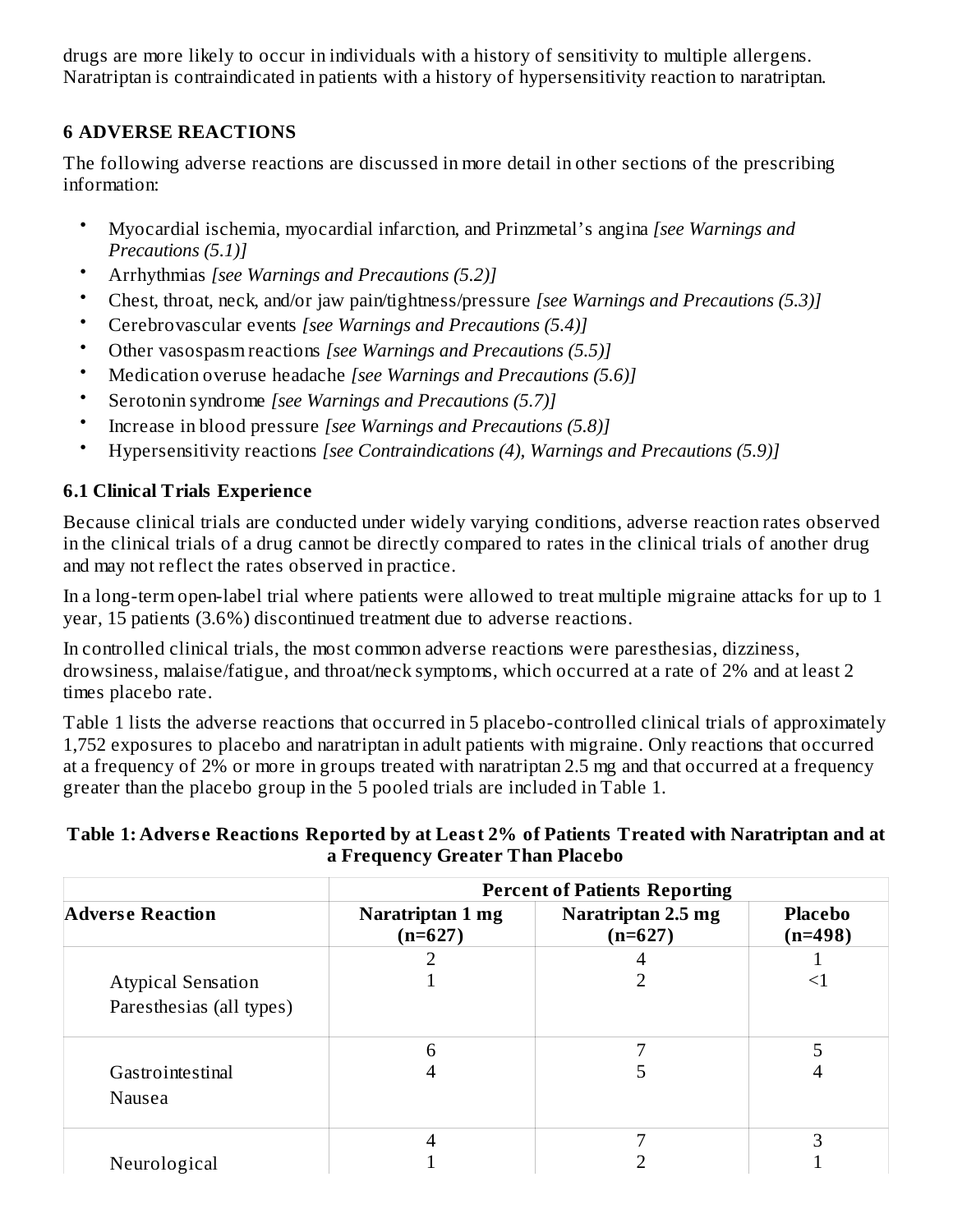| <b>Dizziness</b><br>Drowsiness<br>Malaise/Fatigue      |  |  |
|--------------------------------------------------------|--|--|
| Pain and Pressure<br>Sensation<br>Throat/Neck Symptoms |  |  |

The incidence of adverse reactions in controlled clinical trials was not affected by age or weight of the patients, duration of headache prior to treatment, presence of aura, use of prophylactic medications, or tobacco use. There were insufficient data to assess the impact of race on the incidence of adverse reactions.

#### **7 DRUG INTERACTIONS**

#### **7.1 Ergot-Containing Drugs**

Ergot-containing drugs have been reported to cause prolonged vasospastic reactions. Because these effects may be additive, use of ergotamine-containing or ergot-type medications (like dihydroergotamine or methysergide) and naratriptan within 24 hours of each other is contraindicated.

## **7.2 Other 5-HT Agonists 1**

Concomitant use of other 5-HT $_{\rm 1B/1D}$  agonists (including triptans) within 24 hours of treatment with naratriptan is contraindicated because the risk of vasospastic reactions may be additive.

#### **7.3 Selective Serotonin Reuptake Inhibitors/Serotonin Norepinephrine Reuptake Inhibitors and Serotonin Syndrome**

Cases of serotonin syndrome have been reported during co-administration of triptans and SSRIs, SNRIs, TCAs, and MAO inhibitors *[see Warnings and Precautions (5.7)]*.

### **8 USE IN SPECIFIC POPULATIONS**

#### **8.1 Pregnancy**

#### *Risk Summary:*

There are no adequate data on the developmental risk associated with use of naratriptan in pregnant women. Data from a prospective pregnancy exposure registry and epidemiological studies of pregnant women have documented outcomes in women exposed to naratriptan during pregnancy; however, due to small sample sizes, no definitive conclusions can be drawn regarding the risk of birth defects following exposure to naratriptan *[see Data].* In animal studies, naratriptan produced developmental toxicity (including embryolethality and fetal abnormalities) when administered to pregnant rats and rabbits. The lowest doses producing evidence of developmental toxicity in animals were associated with plasma exposures 2.5 (rabbit) to 11 (rat) times that in humans at the maximum recommended daily dose (MRDD) *[see Data].*

In the U.S. general population, the estimated background risk of major birth defects and of miscarriage in clinically recognized pregnancies is 2% to 4% and 15% to 20%, respectively. The reported rate of major birth defects among deliveries to women with migraine ranged from 2.2% to 2.9% and of miscarriage was 17%, which were similar to rates reported in women without migraine.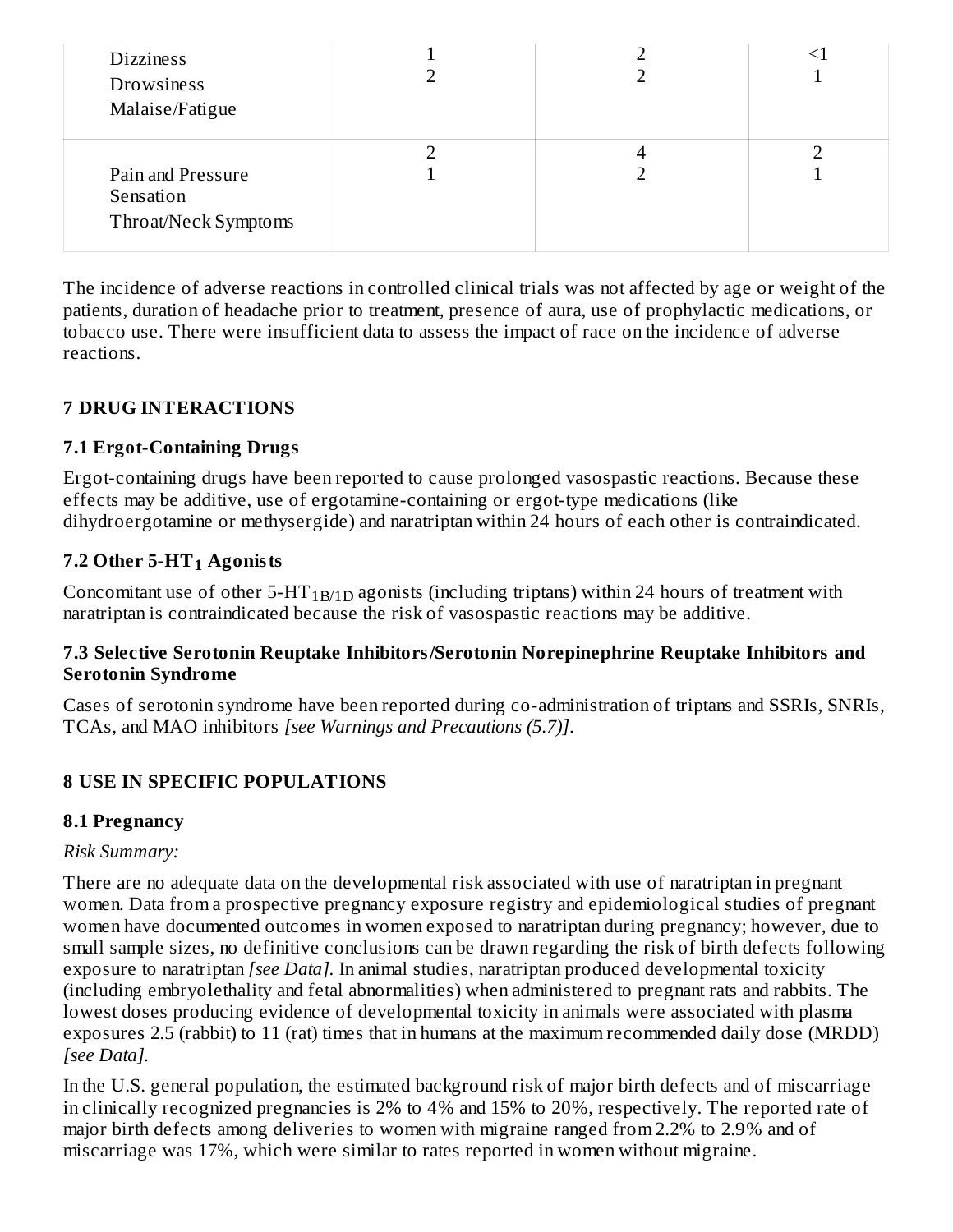#### *Clinical Considerations:*

Disease-Associated Maternal and/or Embryo/Fetal Risk: Several studies have suggested that women with migraine may be at increased risk of preeclampsia during pregnancy.

#### *Data:*

Human Data: The numbers of exposed pregnancy outcomes accumulated during the Sumatriptan/Naratriptan/Treximet<sup>®</sup> (sumatriptan and naproxen sodium) Pregnancy Registry, a populationbased international prospective study that collected data from October 1997 to September 2012, and smaller observational studies, were insufficient to define a level of risk for naratriptan in pregnant women. The Registry documented outcomes of 57 infants and fetuses exposed to naratriptan during pregnancy (52 exposed during the first trimester and 5 exposed during the second trimester). The occurrence of major birth defects (excluding fetal deaths and induced abortions without reported defects and all spontaneous pregnancy losses) during first-trimester exposure to naratriptan was 2.2% (1/46 [95% CI: 0.1% to 13.0%]) and during any trimester of exposure was 2.0% (1/51 [95% CI: 0.1% to 11.8%]). Seven infants were exposed to both naratriptan and sumatriptan in utero, and one of these infants with first-trimester exposure was born with a major birth defect (ventricular septal defect). The sample size in this study had 80% power to detect at least a 3.8-to 4.6-fold increase in the rate of major malformations.

In a study using data from the Swedish Medical Birth Register, women who used triptans or ergots during pregnancy were compared with women who did not. Of the 22 births with first-trimester exposure to naratriptan, one infant was born with a malformation (congenital deformity of the hand).

Animal Data: When naratriptan was administered to pregnant rats during the period of organogenesis at doses of 10, 60, or 340 mg/kg/day, there was a dose-related increase in embryonic death; incidences of fetal structural variations (incomplete/irregular ossification of skull bones, sternebrae, ribs) were increased at all doses. The maternal plasma exposures (AUC) at these doses were approximately 11, 70, and 470 times the exposure in humans at the MRDD. The high dose was maternally toxic, as evidenced by decreased maternal body weight gain during gestation. A no-effect dose for developmental toxicity in rats exposed during organogenesis was not established.

When naratriptan was administered orally (1, 5, or 30 mg/kg/day) to pregnant Dutch rabbits throughout organogenesis, the incidence of a specific fetal skeletal malformation (fused sternebrae) was increased at the high dose, the incidence of fetal variations (major blood vessel variations, supernumerary ribs, incomplete skeletal ossification) was increased at the mid and high doses, and embryonic death was increased at all doses (4, 20, and 120 times, respectively, the MRDD on a body surface area basis). Maternal toxicity (decreased body weight gain) was evident at the high dose. In a similar study in New Zealand White rabbits (1, 5, or 30 mg/kg/day throughout organogenesis), decreased fetal weights and increased incidences of fetal skeletal variations were observed at all doses (maternal exposures equivalent to 2.5, 19, and 140 times exposure in humans receiving the MRDD), while maternal body weight gain was reduced at 5 mg/kg or greater. A no-effect dose for developmental toxicity in rabbits exposed during organogenesis was not established.

When female rats were treated orally with naratriptan (10, 60, or 340 mg/kg/day) during late gestation and lactation, offspring behavioral impairment (tremors) and decreased offspring viability and growth were observed at doses of 60 mg/kg or greater, while maternal toxicity occurred only at the highest dose. Maternal exposures at the no-effect dose for developmental effects in this study were approximately 11 times the exposure in humans receiving the MRDD.

### **8.2 Lactation**

#### *Risk Summary:*

There are no data on the presence of naratriptan in human milk, the effects of naratriptan on the breastfed infant, or the effects of naratriptan on milk production. Naratriptan is present in rat milk.

The developmental and health benefits of breastfeeding should be considered along with the mother's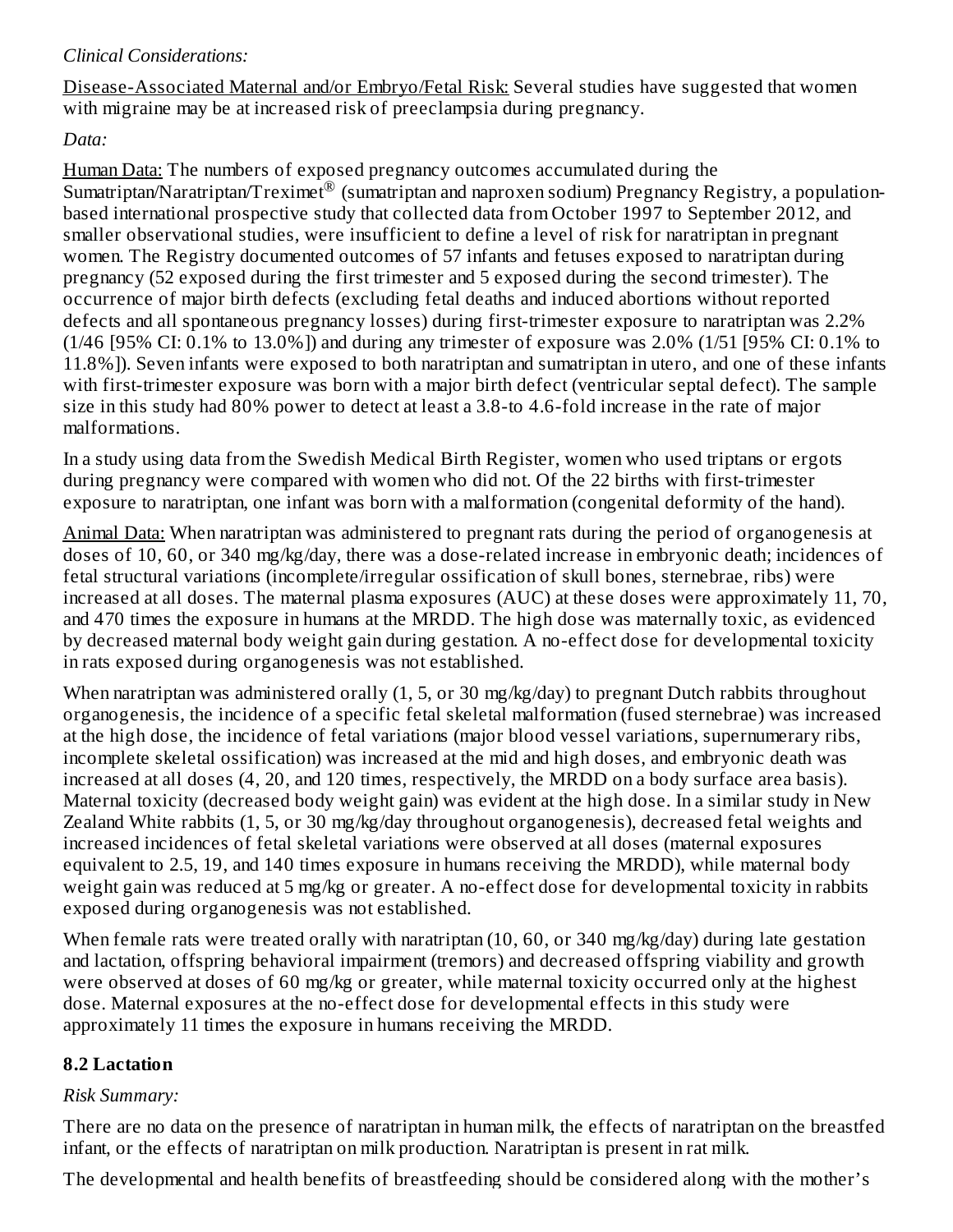The developmental and health benefits of breastfeeding should be considered along with the mother's clinical need for naratriptan and any potential adverse effects on the breastfed infant from naratriptan or from the underlying maternal condition.

## **8.4 Pediatric Us e**

Safety and effectiveness in pediatric patients have not been established. Therefore, naratriptan is not recommended for use in patients younger than 18 years of age.

One controlled clinical trial evaluated naratriptan (0.25 to 2.5 mg) in 300 adolescent migraineurs aged 12 to 17 years who received at least 1 dose of naratriptan for an acute migraine. In this study, 54% of the patients were female and 89% were Caucasian. There were no statistically significant differences between any of the treatment groups. The headache response rates at 4 hours (n) were 65% (n=74), 67% (n=78), and 64% (n=70) for placebo, 1-mg, and 2.5-mg groups, respectively. This trial did not establish the efficacy of naratriptan compared with placebo in the treatment of migraine in adolescents. Adverse reactions observed in this clinical trial were similar in nature to those reported in clinical trials in adults.

# **8.5 Geriatric Us e**

Clinical trials of naratriptan did not include sufficient numbers of patients aged 65 and older to determine whether they respond differently from younger patients. Other reported clinical experience has not identified differences in responses between the elderly and younger patients. In general, dose selection for an elderly patient should be cautious, usually starting at the low end of the dosing range, reflecting the greater frequency of decreased hepatic, renal, or cardiac function and of concomitant disease or other drug therapy.

Naratriptan is known to be substantially excreted by the kidney, and the risk of adverse reactions to this drug may be greater in elderly patients who have reduced renal function. In addition, elderly patients are more likely to have decreased hepatic function, they are at higher risk for CAD, and blood pressure increases may be more pronounced in the elderly.

A cardiovascular evaluation is recommended for geriatric patients who have other cardiovascular risk factors (e.g., diabetes, hypertension, smoking, obesity, strong family history of CAD) prior to receiving naratriptan *[see Warnings and Precautions (5.1)]*.

# **8.6 Renal Impairment**

The use of naratriptan is contraindicated in patients with severe renal impairment (creatinine clearance: <15 mL/min) because of decreased clearance of the drug. In patients with mild to moderate renal impairment, the recommended starting dose is 1 mg, and the maximum daily dose should not exceed 2.5 mg over a 24-hour period *[see Dosage and Administration (2.2), Clinical Pharmacology (12.3)].*

# **8.7 Hepatic Impairment**

The use of naratriptan is contraindicated in patients with severe hepatic impairment (Child-Pugh Grade C) because of decreased clearance. In patients with mild or moderate hepatic impairment (Child-Pugh Grade A or B), the recommended starting dose is 1 mg, and the maximum daily dose should not exceed 2.5 mg over a 24-hour period *[see Dosage and Administration (2.3), Clinical Pharmacology (12.3)].*

# **10 OVERDOSAGE**

Adverse reactions observed after overdoses of up to 25 mg included increases in blood pressure resulting in lightheadedness, neck tension, tiredness, and loss of coordination. Also, ischemic ECG changes likely due to coronary artery vasospasm have been reported.

The elimination half-life of naratriptan is about 6 hours *[see Clinical Pharmacology (12.3)]*, and therefore monitoring of patients after overdose with naratriptan should continue for at least 24 hours or while symptoms or signs persist. There is no specific antidote to naratriptan. It is unknown what effect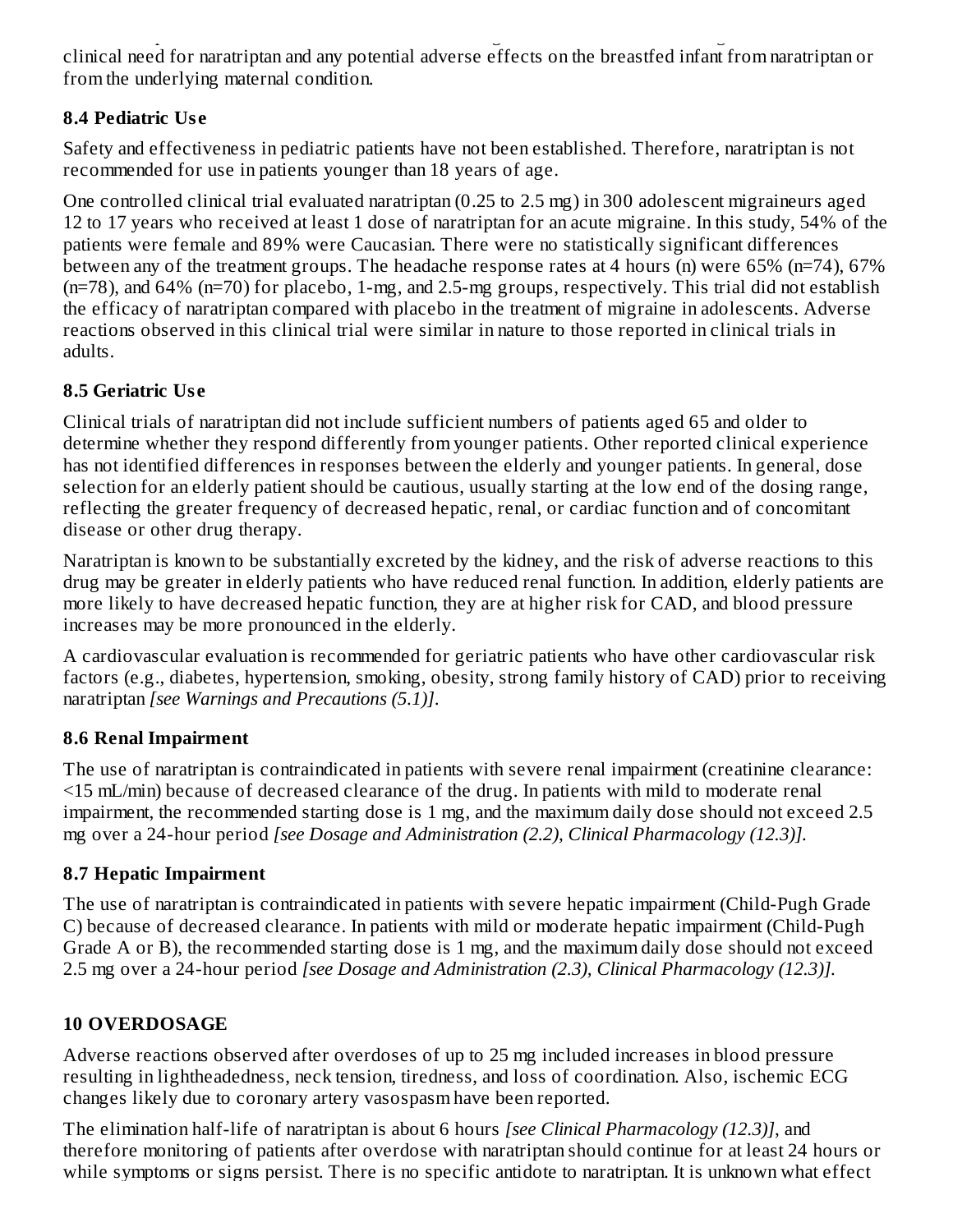hemodialysis or peritoneal dialysis has on the serum concentrations of naratriptan.

#### **11 DESCRIPTION**

Naratriptan Tablets, USP contains naratriptan hydrochloride, USP, a selective 5-HT  $_{\rm 1B/1D}$  receptor agonist. Naratriptan hydrochloride is chemically designated as N-methyl-3-(1-methyl-4-piperidinyl)- 1H-indole-5-ethanesulfonamide monohydrochloride, and it has the following structure:



The empirical formula is  $\rm{C_{17}H_{25}N_3O_2S^{\bullet}HCl}$ , representing a molecular weight of 371.93. Naratriptan hydrochloride, USP is a white to pale yellow crystalline powder that is readily soluble in water*.*

Each naratriptan tablet for oral administration contains 1.11 or 2.78 mg of naratriptan hydrochloride, USP, equivalent to 1 or 2.5 mg of naratriptan, respectively. Each tablet also contains the inactive ingredients: colloidal silicon dioxide, croscarmellose sodium, lactose (anhydrous), magnesium stearate, and microcrystalline cellulose.

### **12 CLINICAL PHARMACOLOGY**

#### **12.1 Mechanism of Action**

Naratriptan binds with high affinity to 5-HT $_{\rm 1B/1D}$ receptors. Migraines are likely due to local cranial vasodilatation and/or to the release of sensory neuropeptides (including substance P and calcitonin gene-related peptide) through nerve endings in the trigeminal system. The therapeutic activity of naratriptan for the treatment of migraine headache is thought to be due to the agonist effects at the 5-  $\mathrm{HT_{1B/1D}}$  receptors on intracranial blood vessels (including the arterio-venous anastomoses) and sensory nerves of the trigeminal system, which result in cranial vessel constriction and inhibition of proinflammatory neuropeptide release.

### **12.2 Pharmacodynamics**

In the anesthetized dog, naratriptan has been shown to reduce the carotid arterial blood flow with little or no effect on arterial blood pressure or total peripheral resistance. While the effect on blood flow was selective for the carotid arterial bed, increases in vascular resistance of up to 30% were seen in the coronary arterial bed. Naratriptan has also been shown to inhibit trigeminal nerve activity in rat and cat.

In 10 subjects with suspected CAD undergoing coronary artery catheterization, there was a 1% to 10% reduction in coronary artery diameter following subcutaneous injection of 1.5 mg of naratriptan *[see*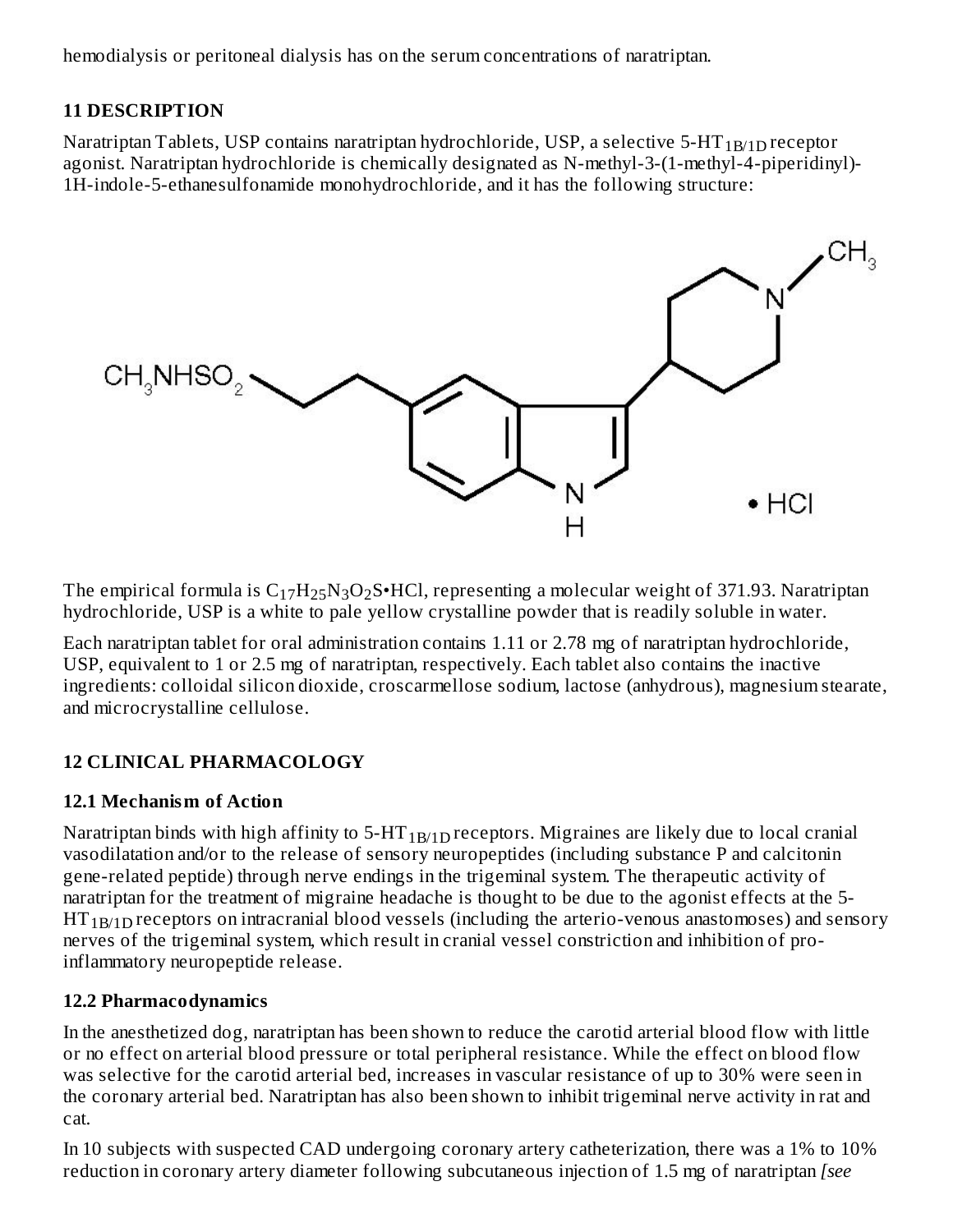#### **12.3 Pharmacokinetics**

#### *Absorption:*

Naratriptan is well absorbed, with about 70% oral bioavailability. Following administration of a 2.5-mg tablet, the peak concentrations are obtained in 2 to 3 hours. After administration of 1- or 2.5-mg tablets, the C $_{\rm max}$  is somewhat (about 50%) higher in women (not corrected for milligram-per-kilogram dose) than in men. During a migraine attack, absorption is slower, with a  $\rm T_{max}$  of 3 to 4 hours. Food does not affect the pharmacokinetics of naratriptan. Naratriptan displays linear kinetics over the therapeutic dose range.

#### *Distribution:*

The steady-state volume of distribution of naratriptan is 170 L. Plasma protein binding is 28% to 31% over the concentration range of 50 to 1,000 ng/mL.

#### *Metabolism:*

*In vitro*, naratriptan is metabolized by a wide range of cytochrome P450 isoenzymes into a number of inactive metabolites.

#### *Elimination:*

Naratriptan is predominantly eliminated in urine, with 50% of the dose recovered unchanged and 30% as metabolites in urine. The mean elimination half-life of naratriptan is 6 hours. The systemic clearance of naratriptan is 6.6 mL/min/kg. The renal clearance (220 mL/min) exceeds glomerular filtration rate, indicating active tubular secretion. Repeat administration of naratriptan tablets does not result in drug accumulation.

#### *Special Populations:*

Age: A small decrease in clearance (approximately 26%) was observed in healthy elderly subjects (65 to 77 years) compared with younger subjects, resulting in slightly higher exposure *[see Use in Specific Populations (8.5)].*

Race: The effect of race on the pharmacokinetics of naratriptan has not been examined.

Renal Impairment: Clearance of naratriptan was reduced by 50% in subjects with moderate renal impairment (creatinine clearance: 18 to 39 mL/min) compared with the normal group. Decrease in clearances resulted in an increase of mean half-life from 6 hours (healthy) to 11 hours (range: 7 to 20 hours). The mean  $\mathsf{C}_{\max}$  increased by approximately 40%. The effects of severe renal impairment (creatinine clearance: ≤15 mL/min) on the pharmacokinetics of naratriptan have not been assessed *[see Contraindications (4)]*.

Hepatic Impairment: Clearance of naratriptan was decreased by 30% in subjects with moderate hepatic impairment (Child-Pugh Grade A or B). This resulted in an approximately 40% increase in the half-life (range: 8 to 16 hours). The effects of severe hepatic impairment (Child-Pugh Grade C) on the pharmacokinetics of naratriptan have not been assessed *[see Contraindications (4)]*.

### *Drug Interaction Studies:*

From population pharmacokinetic analyses, coadministration of naratriptan and fluoxetine, beta-blockers, or tricyclic antidepressants did not affect the clearance of naratriptan.

Oral Contraceptives: Oral contraceptives reduced clearance by 32% and volume of distribution by 22%, resulting in slightly higher concentrations of naratriptan. Hormone replacement therapy had no effect on pharmacokinetics in older female patients.

Monoamine Oxidase and P450 Inhibitors: Naratriptan does not inhibit monoamine oxidase (MAO) enzymes and is a poor inhibitor of P450; metabolic interactions between naratriptan and drugs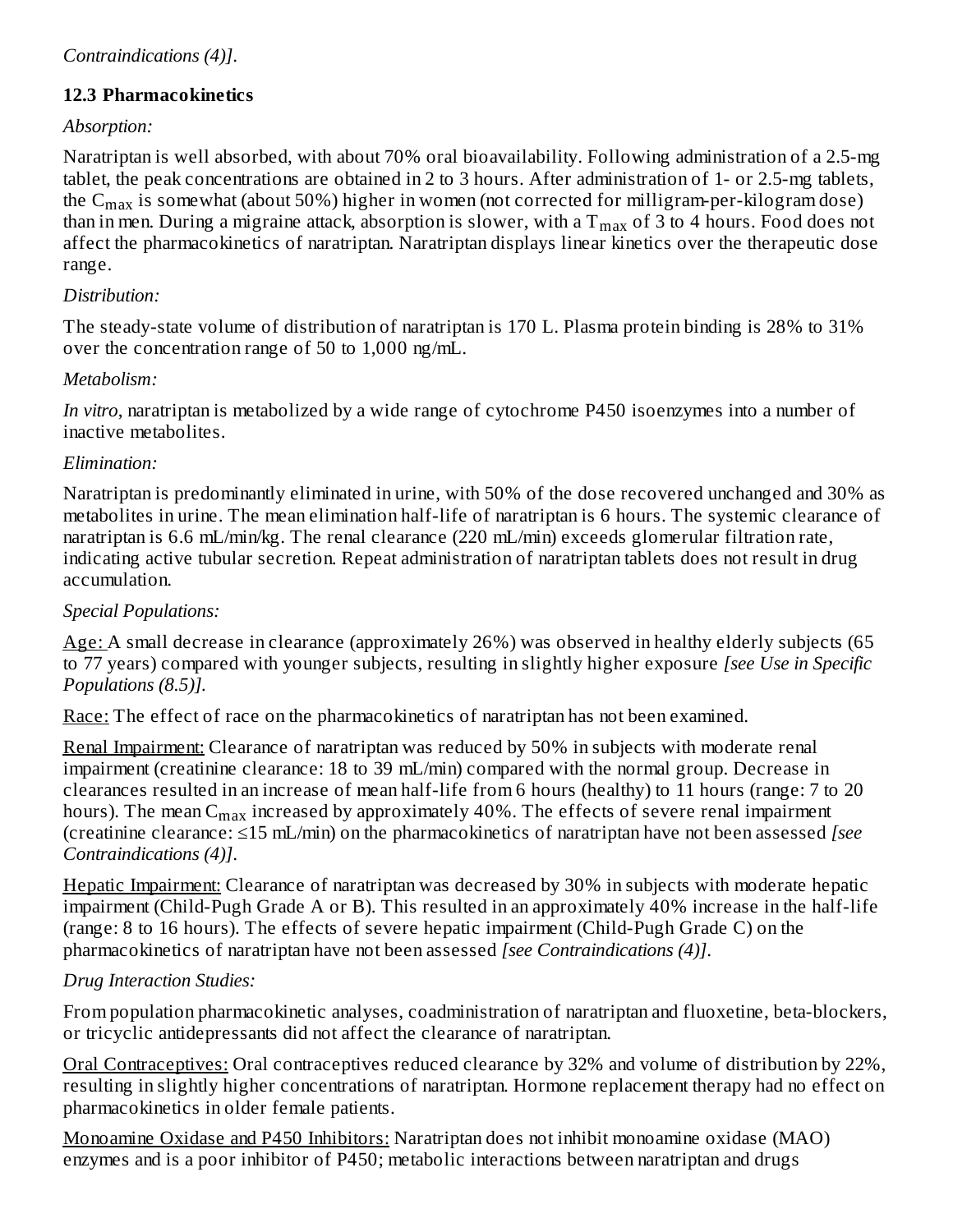metabolized by P450 or MAO are therefore unlikely.

Smoking: Smoking increased the clearance of naratriptan by 30%.

Alcohol: In normal volunteers, co-administration of single doses of naratriptan tablets and alcohol did not result in substantial modification of naratriptan pharmacokinetic parameters.

### **13 NONCLINICAL TOXICOLOGY**

#### **13.1 Carcinogenesis, Mutagenesis, Impairment of Fertility**

#### *Carcinogenesis:*

In carcinogenicity studies, mice and rats were given naratriptan by oral gavage for 104 weeks. There was no evidence of an increase in tumors related to naratriptan administration in mice receiving up to 200 mg/kg/day. That dose was associated with a plasma (AUC) exposure that was 110 times the exposure in humans receiving the MRDD of 5 mg. Two rat studies were conducted, one using a standard diet and the other a nitrite-supplemented diet (naratriptan can be nitrosated *in vitro* to form a mutagenic product that has been detected in the stomachs of rats fed a high nitrite diet). Doses of 5, 20, and 90 mg/kg were associated with AUC exposures that in the standard-diet study were 7, 40, and 236 times, respectively, and in the nitrite-supplemented-diet study were 7, 29, and 180 times, respectively, the exposure in humans at the MRDD. In both studies, there was an increase in the incidence of thyroid follicular hyperplasia in high-dose males and females and in thyroid follicular adenomas in high-dose males. In the standard-diet study only, there was also an increase in the incidence of benign c-cell adenomas in the thyroid of high-dose males and females. The exposures achieved at the no-effect dose for thyroid tumors were 40 (standard diet) and 29 (nitrite-supplemented diet) times the exposure achieved in humans at the MRDD. In the nitrite-supplemented diet study only, the incidence of benign lymphocytic thymoma was increased in all treated groups of females. It was not determined if the nitrosated product is systemically absorbed. However, no changes were seen in the stomachs of rats in that study.

### *Mutagenesis:*

Naratriptan was not mutagenic when tested in *in vitro* gene mutation (Ames and mouse lymphoma *tk*) assays. Naratriptan was also negative in the *in vitro* human lymphocyte assay and the *in vivo* mouse micronucleus assay. Naratriptan can be nitrosated *in vitro* to form a mutagenic product (WHO nitrosation assay) that has been detected in the stomachs of rats fed a nitrite-supplemented diet.

### *Impairment of Fertility:*

In a reproductive toxicity study in which male and female rats were administered naratriptan orally prior to and throughout the mating period (10, 60, 170, or 340 mg/kg/day; plasma exposures [AUC] approximately 11, 70, 230, and 470 times, respectively, the human exposure at the MRDD), there was a drug-related decrease in the number of females exhibiting normal estrous cycles at doses of 170 mg/kg/day or greater and an increase in pre-implantation loss at 60 mg/kg/day or greater. In high-dose males, testicular/epididymal atrophy accompanied by spermatozoa depletion reduced mating success and may have contributed to the observed pre-implantation loss. The exposures achieved at the no-effect doses for pre-implantation loss, anestrus, and testicular effects were approximately 11, 70, and 230 times, respectively, the exposures in humans at the MRDD.

In a study in which rats were dosed orally with naratriptan (10, 60, or 340 mg/kg/day) for 6 months, changes in the female reproductive tract including atrophic or cystic ovaries and anestrus were seen at the high dose. The exposure at the no-effect dose of 60 mg/kg was approximately 85 times that in humans at the MRDD.

### **14 CLINICAL STUDIES**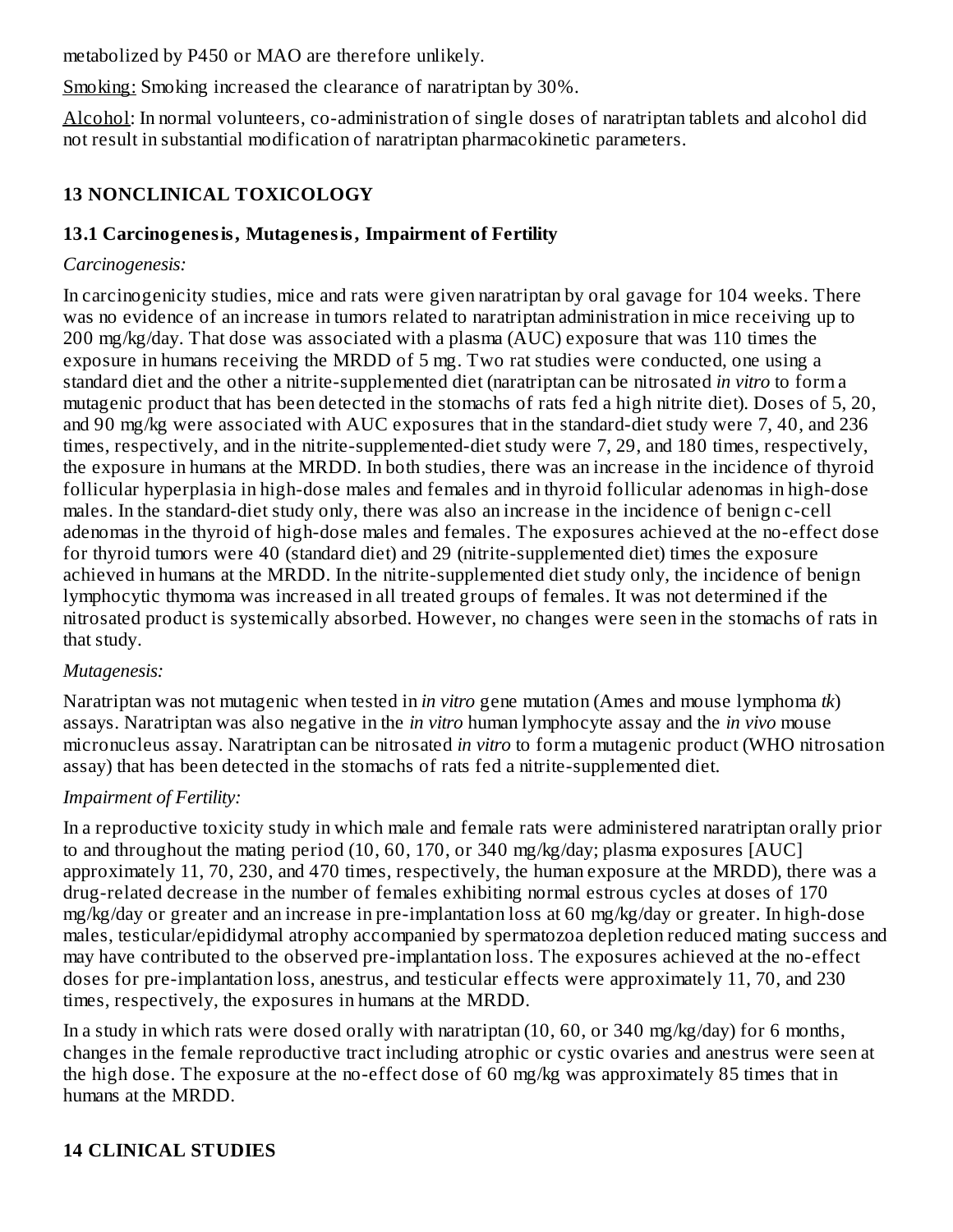The efficacy of naratriptan in the acute treatment of migraine headaches was evaluated in 3 randomized, double-blind, placebo-controlled trials in adult patients (Trials 1, 2, 3). These trials enrolled adult patients who were predominantly female (86%) and Caucasian (96%) with a mean age of 41 years (range: 18 to 65 years). In all studies, patients were instructed to treat at least 1 moderate to severe headache. Headache response, defined as a reduction in headache severity from moderate or severe pain to mild or no pain, was assessed up to 4 hours after dosing. Associated symptoms such as nausea, vomiting, photophobia, and phonophobia were also assessed. Maintenance of response was assessed for up to 24 hours postdose. A second dose of naratriptan or other rescue medication to treat migraines was allowed 4 to 24 hours after the initial treatment for recurrent headache.

In all 3 trials, the percentage of patients achieving headache response 4 hours after treatment, the primary outcome measure, was significantly greater among patients receiving naratriptan compared with those who received placebo. In all trials, response to 2.5 mg was numerically greater than response to 1 mg and in the largest of the 3 trials, there was a statistically significant greater percentage of patients with headache response at 4 hours in the 2.5-mg group compared with the 1-mg group. The results are summarized in Table 2.

#### **Table 2: Percentage of Adult Patients With Headache Respons e (Mild or No Headache) 4 Hours Following Treatment**

|         | Naratriptan 1 mg<br>$(n=491)$ | Naratriptan 2.5 mg<br>$(n=493)$ | Placebo (n=395) |
|---------|-------------------------------|---------------------------------|-----------------|
| Trial 1 | $50\%$ *                      | $60\%$ <sup>*</sup>             | 34%             |
| Trial 2 | $52\%$ *                      | $66\%$ <sup>*†</sup>            | 27%             |
| Trial 3 | $54\%$ *                      | $65\%$ <sup>*</sup>             | 32%             |

\* *P*<0.05 compared with placebo.

 $\dagger$  *P*<0.05 compared with 1 mg.

The estimated probability of achieving an initial headache response in adults over the 4 hours following treatment in pooled Trials 1, 2, and 3 is depicted in Figure 1.

Figure : Estimated Probability of Achieving Initial Headache Response Within 4 Hours in Pooled Trials 1, 2, and  $3^a$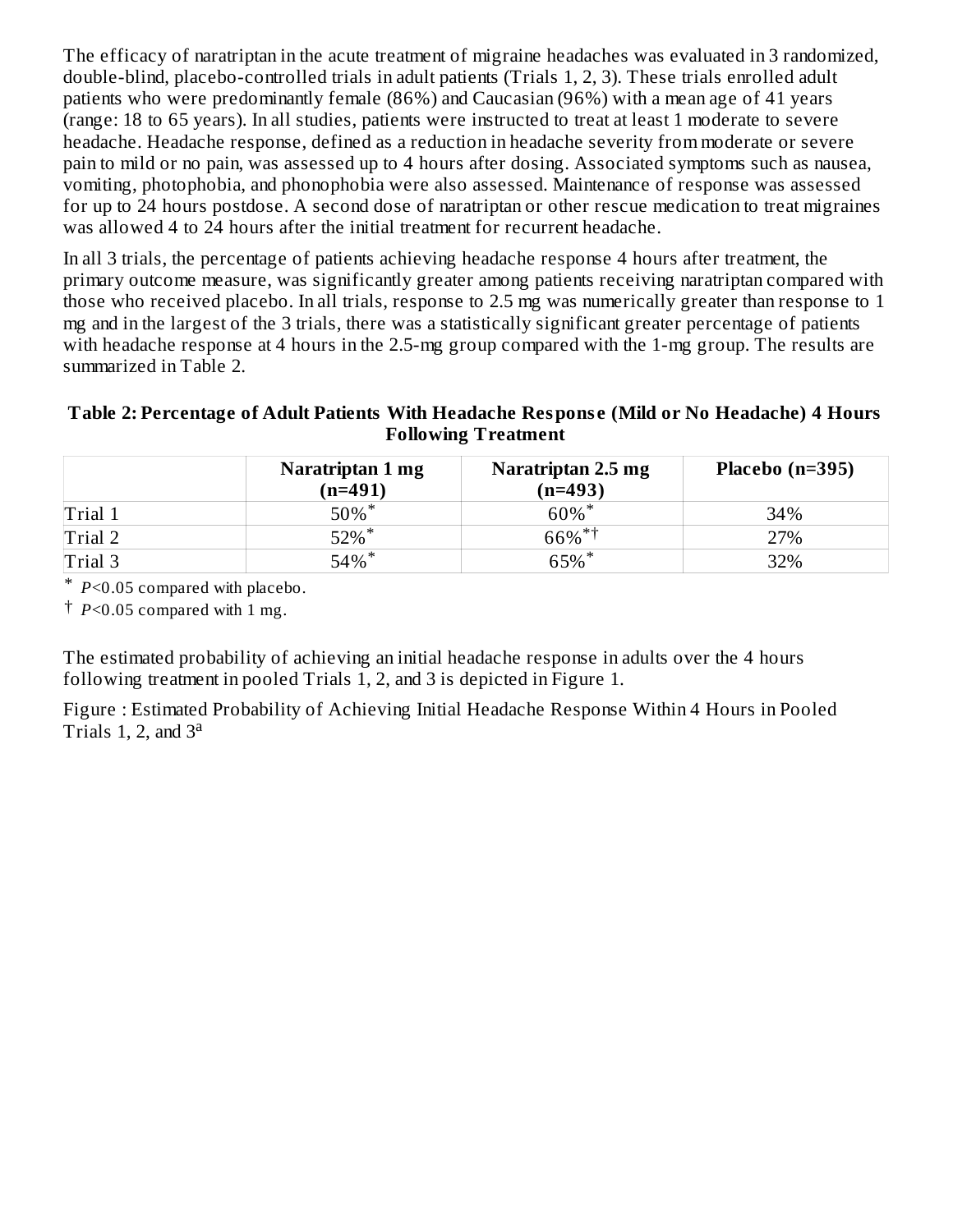

<sup>a</sup> The figure shows the probability over time of obtaining headache response (reduction in headache severity from moderate or severe pain to no or mild pain) following treatment with naratriptan. In this Kaplan-Meier plot, patients not achieving response within 240 minutes were censored at 240 minutes.

For patients with migraine-associated nausea, photophobia, and phonophobia at baseline, there was a lower incidence of these symptoms 4 hours following administration of 1-mg and 2.5-mg naratriptan compared with placebo.

Four to 24 hours following the initial dose of study treatment, patients were allowed to use additional treatment for pain relief in the form of a second dose of study treatment or other rescue medication. The estimated probability of patients taking a second dose or other rescue medication to treat migraine over the 24 hours following the initial dose of study treatment is summarized in Figure 2.

Figure : Estimated Probability of Patients Taking a Second Dose of Naratriptan Tablets or Other Medication to Treat Migraine Over the 24 Hours Following the Initial Dose of Study Treatment in Pooled Trials 1, 2, and  $\bar{3}^{\text{a}}$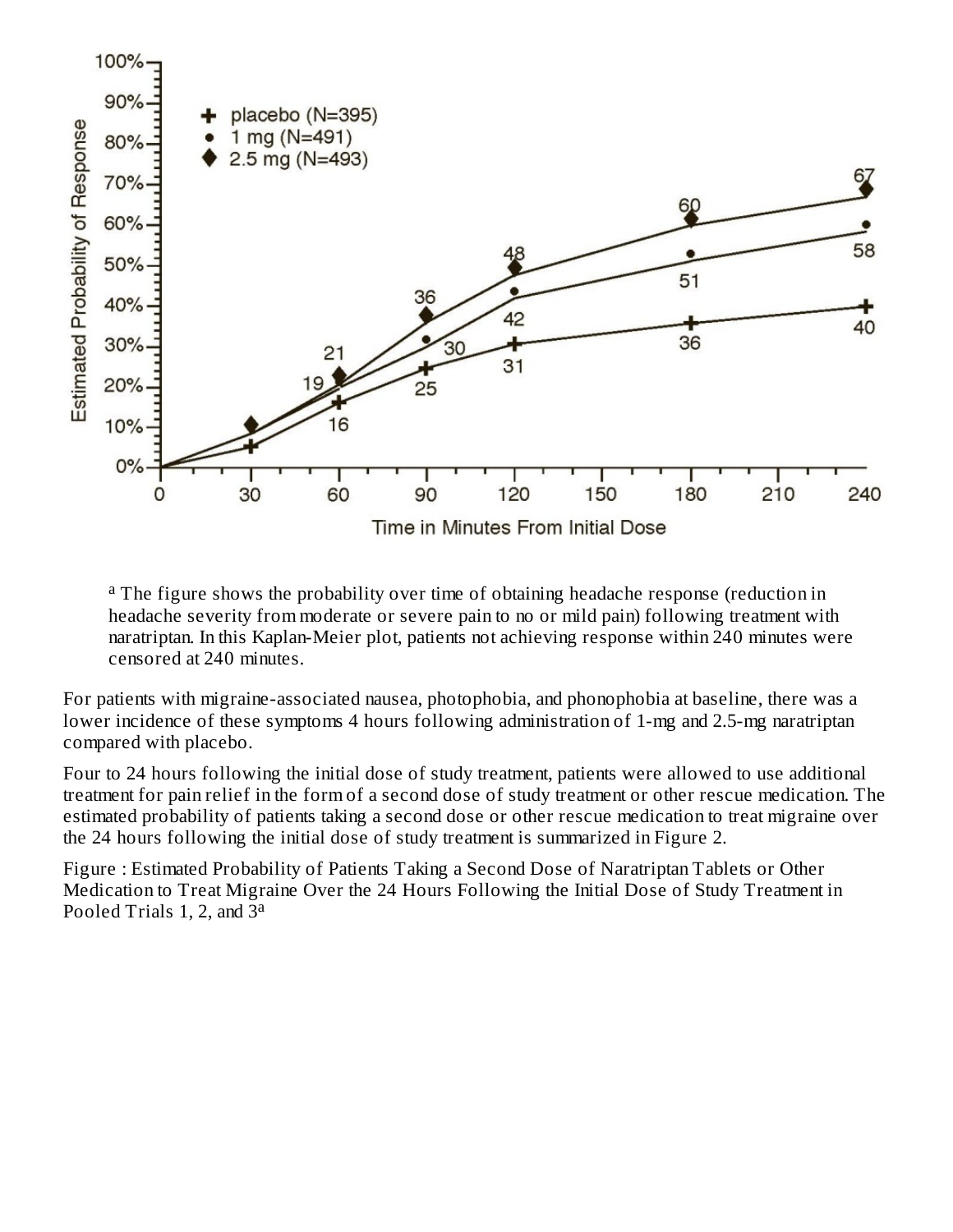

<sup>a</sup> Kaplan-Meier plot based on data obtained in the 3 controlled clinical trials (Trials 1, 2, and 3) providing evidence of efficacy with patients not using additional treatments censored at 24 hours. The plot also includes patients who had no response to the initial dose. Remedication was discouraged prior to 4 hours postdose.

There is no evidence that doses of 5 mg provided a greater effect than 2.5 mg. There was no evidence to suggest that treatment with naratriptan was associated with an increase in the severity or frequency of migraine attacks. The efficacy of naratriptan was unaffected by presence of aura; gender, age, or weight of the subject; oral contraceptive use; or concomitant use of common migraine prophylactic drugs (e.g., beta-blockers, calcium channel blockers, tricyclic antidepressants). There was insufficient data to assess the impact of race on efficacy.

#### **16 HOW SUPPLIED/STORAGE AND HANDLING**

#### **Naratriptan Tablets, USP**

**1 mg tablets are supplied as white to off-white round, biconvex tablets deboss ed with "54" on one side and "227" on the other side.**

NDC 0054-0278-03: Bottle of 9 Tablets

NDC 0054-0278-25: Bottle of 100 Tablets

#### **2.5 mg tablets are supplied as white to off-white round, biconvex tablets deboss ed with "54 351" on one side and plain on the other side.**

NDC 0054-0279-03: Bottle of 9 Tablets

NDC 0054-0279-25: Bottle of 100 Tablets

Store at 20° to 25°C (68° to 77°F). [See USP Controlled Room Temperature.]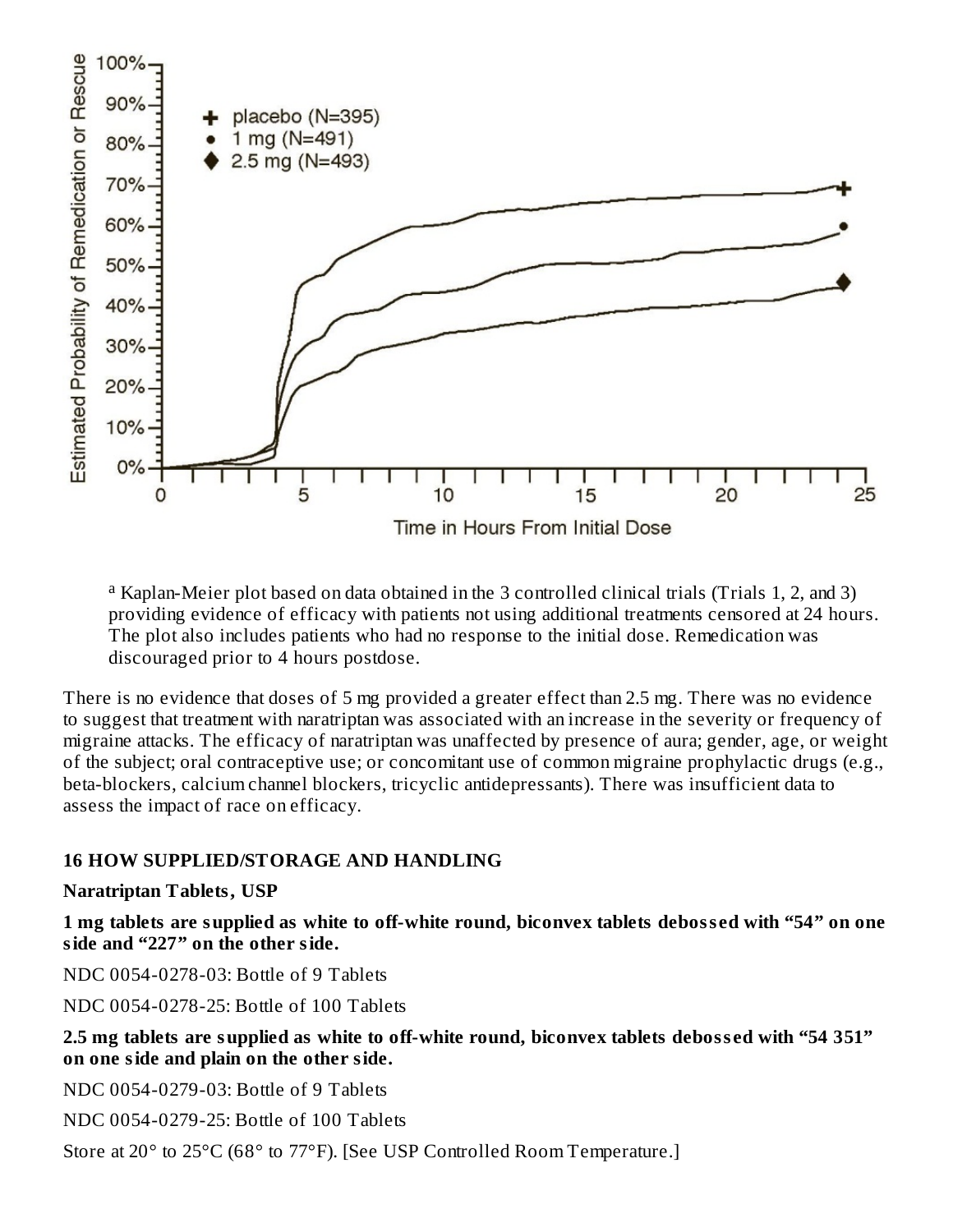#### **17 PATIENT COUNSELING INFORMATION**

Advise the patient to read the FDA-approved patient labeling (Patient Information).

## *Risk of Myocardial Ischemia and/or Infarction, Prinzmetal's Angina, Other Vasospasm-Related Events, Arrhythmias, and Cerebrovascular Events:*

Inform patients that naratriptan may cause serious cardiovascular side effects such as myocardial infarction or stroke. Although serious cardiovascular events can occur without warning symptoms, patients should be alert for the signs and symptoms of chest pain, shortness of breath, irregular heartbeat, significant rise in blood pressure, weakness, and slurring of speech and should ask for medical advice if any indicative sign or symptoms are observed. Apprise patients of the importance of this follow-up *[see Warnings and Precautions (5.1, 5.2, 5.4, 5.5, 5.8)]*.

# *Anaphylactic Reactions:*

Inform patients that anaphylactic reactions have occurred in patients receiving naratriptan. Such reactions can be life threatening or fatal. In general, anaphylactic reactions to drugs are more likely to occur in individuals with a history of sensitivity to multiple allergens *[see Contraindications (4), Warnings and Precautions (5.9)]*.

# *Concomitant Use with Other Triptans or Ergot Medications:*

Inform patients that use of naratriptan within 24 hours of another triptan or an ergot-type medication (including dihydroergotamine or methysergide) is contraindicated *[see Contraindications (4), Drug Interactions (7.1, 7.2)]*.

# *Serotonin Syndrome:*

Caution patients about the risk of serotonin syndrome with the use of naratriptan or other triptans, particularly during combined use with SSRIs, SNRIs, TCAs, and MAO inhibitors *[see Warnings and Precautions (5.7), Drug Interactions (7.3)].*

# *Medication Overuse Headache:*

Inform patients that use of acute migraine drugs for 10 or more days per month may lead to an exacerbation of headache and encourage patients to record headache frequency and drug use (e.g., by keeping a headache diary) *[see Warnings and Precautions (5.6)]*.

# *Pregnancy:*

Advise patients to notify their healthcare provider if they become pregnant during treatment or intend to become pregnant *[see Use in Specific Populations (8.1)]*.

# *Lactation:*

Advise patients to notify their healthcare provider if they are breastfeeding or plan to breastfeed *[see Use in Specific Populations (8.2)]*.

# *Ability to Perform Complex Tasks:*

Treatment with naratriptan may cause somnolence and dizziness; instruct patients to evaluate their ability to perform complex tasks after administration of naratriptan.

# Distr. by: **Hikma**

# **Pharmaceuticals USA Inc.**

Berkeley Heights, NJ 07922

# **C50000674/01**

**Revis ed April 2020**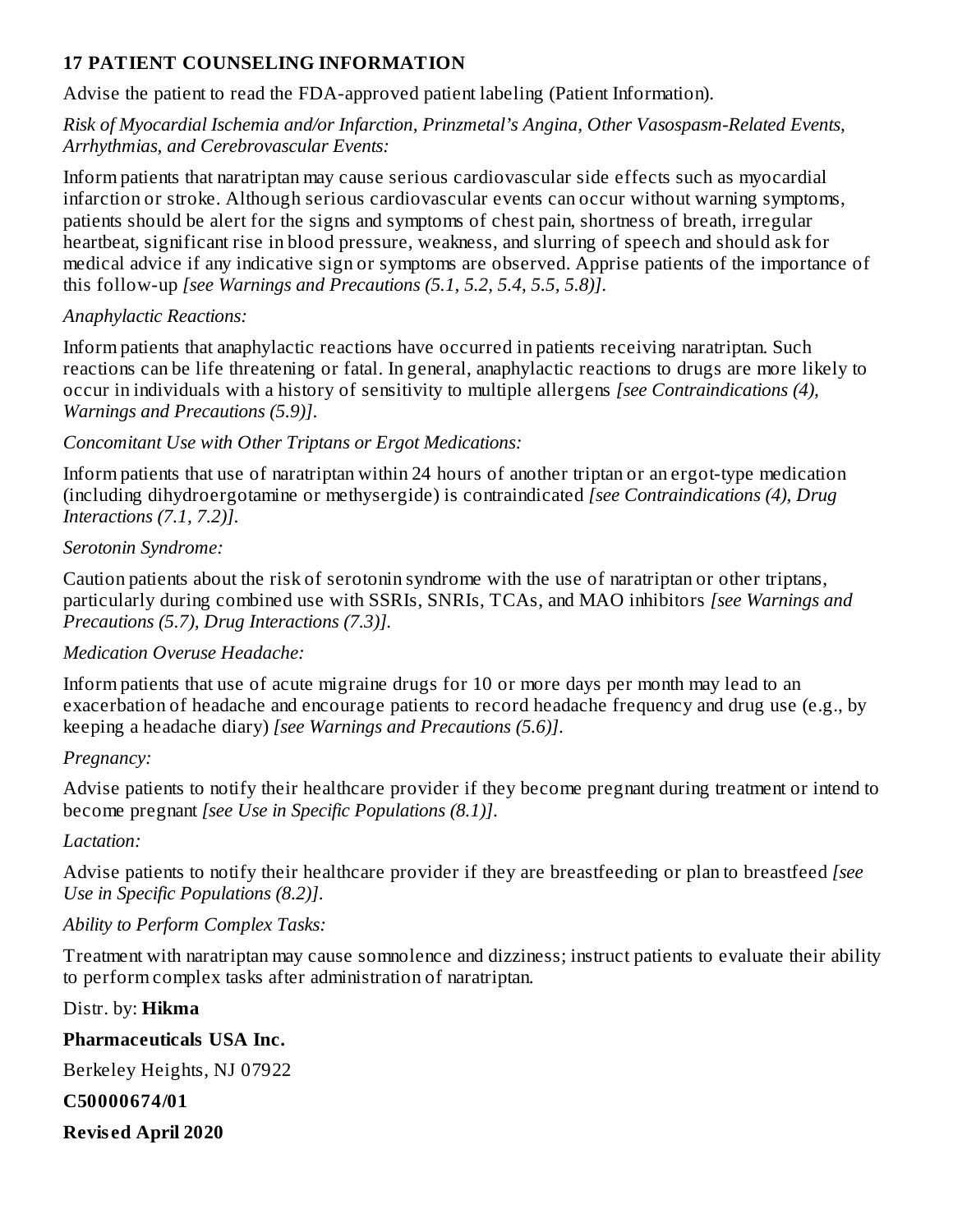#### **PATIENT INFORMATION**

#### **Naratriptan Tablets, USP**

#### **(nar" a trip' tan)**

#### Rx Only

Read this Patient Information before you start taking naratriptan tablets and each time you get a refill. There may be new information. This information does not take the place of talking with your healthcare provider about your medical condition or treatment.

#### **What is the most important information I should know about naratriptan?**

#### **Naratriptan can caus e s erious side effects, including:**

#### **Heart attack and other heart problems. Heart problems may lead to death.**

#### **Stop taking naratriptan and get emergency medical help right away if you have any of the following symptoms of a heart attack:**

- discomfort in the center of your chest that lasts for more than a few minutes, or that goes away and comes back
- severe tightness, pain, pressure, or heaviness in your chest, throat, neck, or jaw
- pain or discomfort in your arms, back, neck, jaw, or stomach
- shortness of breath with or without chest discomfort
- breaking out in a cold sweat
- nausea or vomiting
- feeling lightheaded

Naratriptan is not for people with risk factors for heart disease unless a heart exam is done and shows no problem. You have a higher risk for heart disease if you:

- have high blood pressure
- have high cholesterol levels
- smoke
- are overweight
- have diabetes
- have a family history of heart disease

#### **What is naratriptan?**

Naratriptan is a prescription medicine used to treat acute migraine headaches with or without aura in adults who have been diagnosed with migraine headaches.

Naratriptan is not used to prevent or decrease the number of migraine headaches you have.

Naratriptan is not used to treat other types of headaches such as hemiplegic migraines (that make you unable to move on one side of your body) or basilar migraines (rare form of migraine with aura).

It is not known if naratriptan is safe and effective to treat cluster headaches.

It is not known if naratriptan is safe and effective in children under 18 years of age.

#### **Who should not take naratriptan?**

#### **Do not take naratriptan if you have:**

• heart problems or a history of heart problems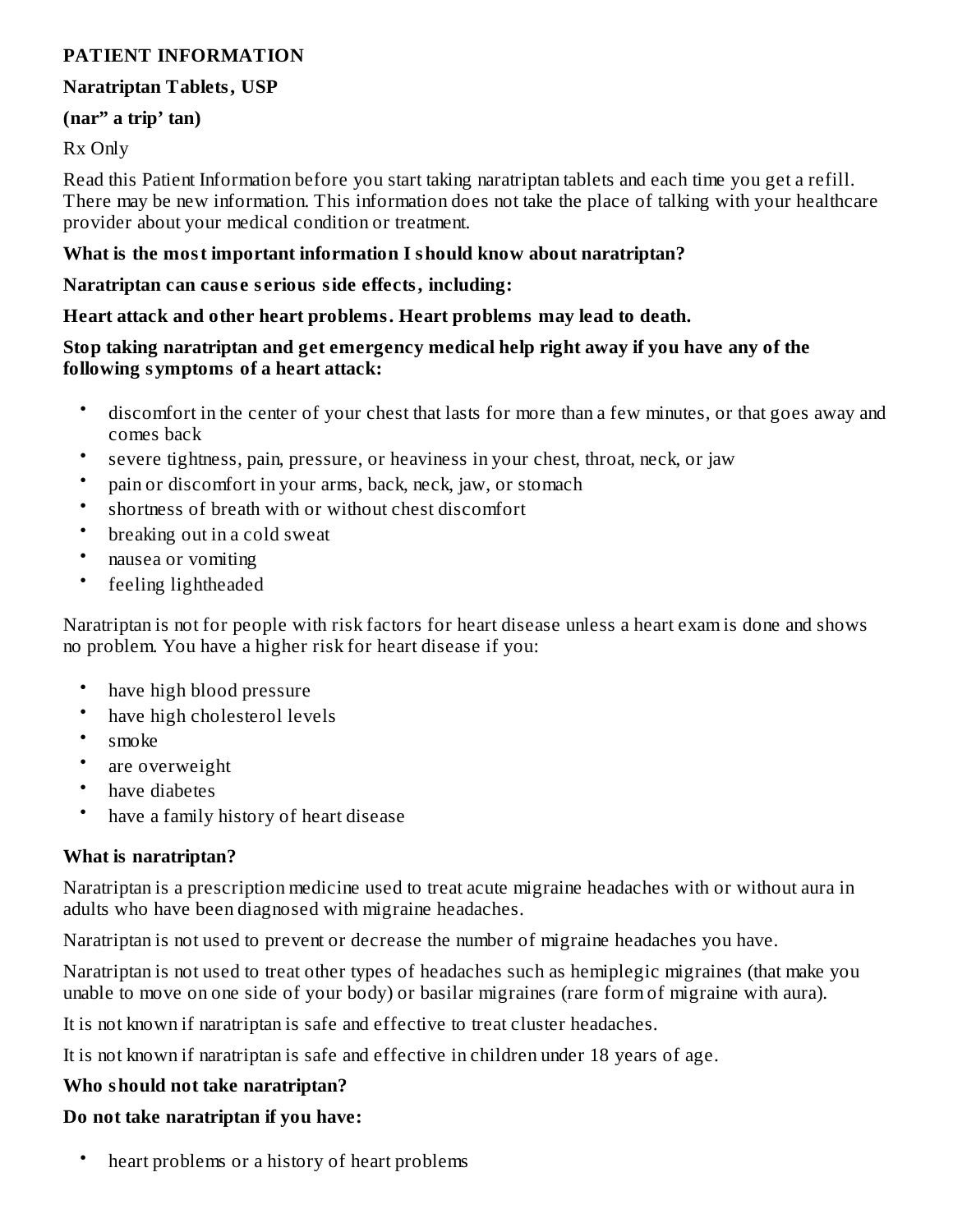- narrowing of blood vessels to your legs, arms, stomach, or kidney (peripheral vascular disease)
- uncontrolled high blood pressure
- severe kidney problems
- severe liver problems
- hemiplegic migraines or basilar migraines. If you are not sure if you have these types of migraines, ask your healthcare provider.
- had a stroke, transient ischemic attacks (TIAs), or problems with your blood circulation
- taken any of the following medicines in the last 24 hours:
	- o almotriptan  $(A X E R T^{\circledR})$
	- o eletriptan (RELPA $X^{\circledR}$ )
	- o frovatriptan (FROV $A^{\circledR}$ )
	- o rizatriptan (MAXALT<sup>®</sup>, MAXALT-MLT<sup>®</sup>)
	- o sumatriptan (IMITREX<sup>®</sup>, SUMAVEL<sup>®</sup> DosePro<sup>®</sup>, ALSUMA<sup>®</sup>)
	- o sumatriptan and naproxen (TREXIMET<sup>®</sup>)
	- o ergotamines (CAFERGOT<sup>®</sup>, ERGOMAR<sup>®</sup>, MIGERGOT<sup>®</sup>)
	- o dihydroergotamine (D.H.E.  $45^{\circledR}$ , MIGRANAL<sup>®</sup>)

Ask your healthcare provider if you are not sure if your medicine is listed above.

• an allergy to naratriptan or any of the ingredients in naratriptan tablets. See the end of this leaflet for a complete list of ingredients in naratriptan tablets.

#### **What should I tell my healthcare provider before taking naratriptan?**

Before you take naratriptan, tell your healthcare provider about all of your medical conditions, including if you:

- have high blood pressure
- have high cholesterol
- have diabetes
- smoke
- are overweight
- have heart problems or family history of heart problems or stroke
- have kidney problems
- have liver problems
- are not using effective birth control
- are pregnant or plan to become pregnant
- are breastfeeding or plan to breastfeed. It is not known if naratriptan passes into your breast milk. Talk with your healthcare provider about the best way to feed your baby if you take naratriptan.

**Tell your healthcare provider about all the medicines you take,** including prescription and over-thecounter medicines, vitamins, and herbal supplements.

Using naratriptan with certain other medicines can affect each other, causing serious side effects.

**Especially tell your healthcare provider if** you take anti-depressant medicines called:

- selective serotonin reuptake inhibitors (SSRIs)
- serotonin norepinephrine reuptake inhibitors (SNRIs)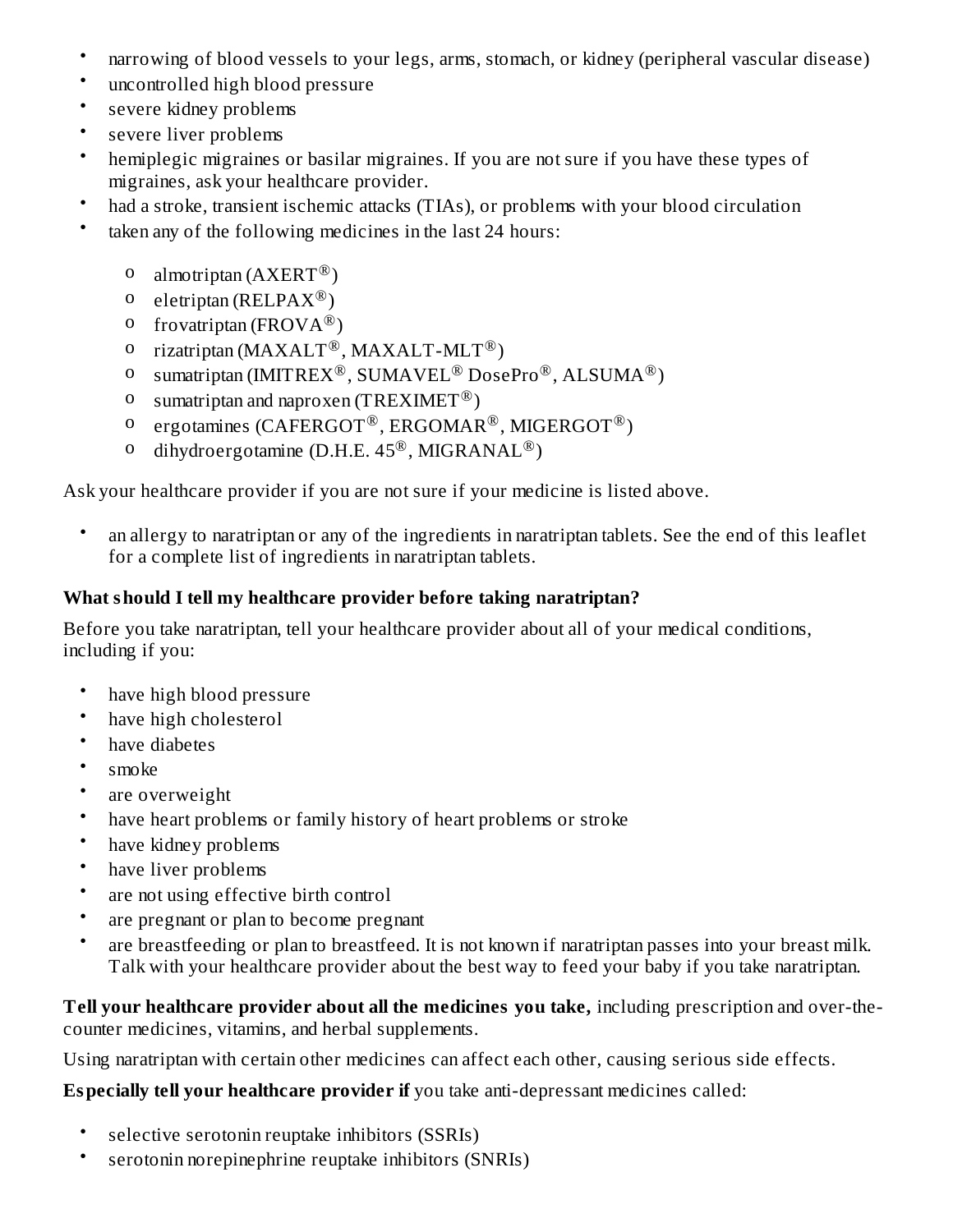- tricyclic antidepressants (TCAs)
- monoamine oxidase inhibitors (MAOIs)

Ask your healthcare provider or pharmacist for a list of these medicines if you are not sure.

Know the medicines you take. Keep a list of them to show your healthcare provider or pharmacist when you get a new medicine.

## **How should I take naratriptan?**

- Certain people should take their first dose of naratriptan in their healthcare provider's office or in another medical setting. Ask your healthcare provider if you should take your first dose in a medical setting.
- Take naratriptan exactly as your healthcare provider tells you to take it.
- Your healthcare provider may change your dose. Do not change your dose without first talking with your healthcare provider.
- Take naratriptan with water or other liquids.
- If you do not get any relief after your first naratriptan tablet, do not take a second tablet without first talking with your healthcare provider.
- If your headache comes back or you only get some relief from your headache, you can take a second tablet 4 hours after the first tablet.
- Do not take more than a total of 5 mg of naratriptan in a 24-hour period.
- Some people who take too many naratriptan tablets may have worse headaches (medication overuse headache). If your headaches get worse, your healthcare provider may decide to stop your treatment with naratriptan.
- If you take too much naratriptan, call your healthcare provider or go to the nearest hospital emergency room right away.
- You should write down when you have headaches and when you take naratriptan so you can talk with your healthcare provider about how naratriptan is working for you.

# **What should I avoid while taking naratriptan?**

Naratriptan can cause dizziness, weakness, or drowsiness. If you have these symptoms, do not drive a car, use machinery, or do anything where you need to be alert.

# **What are the possible side effects of naratriptan?**

**Naratriptan may caus e s erious side effects.** See "What is the most important information I should know about naratriptan?"

These serious side effects include:

- changes in color or sensation in your fingers and toes (Raynaud's syndrome)
- stomach and intestinal problems (gastrointestinal and colonic ischemic events). Symptoms of gastrointestinal and colonic ischemic events include:
	- o sudden or severe stomach pain
	- o stomach pain after meals
	- o weight loss
	- o nausea or vomiting
	- o constipation or diarrhea
	- o bloody diarrhea
	- o fever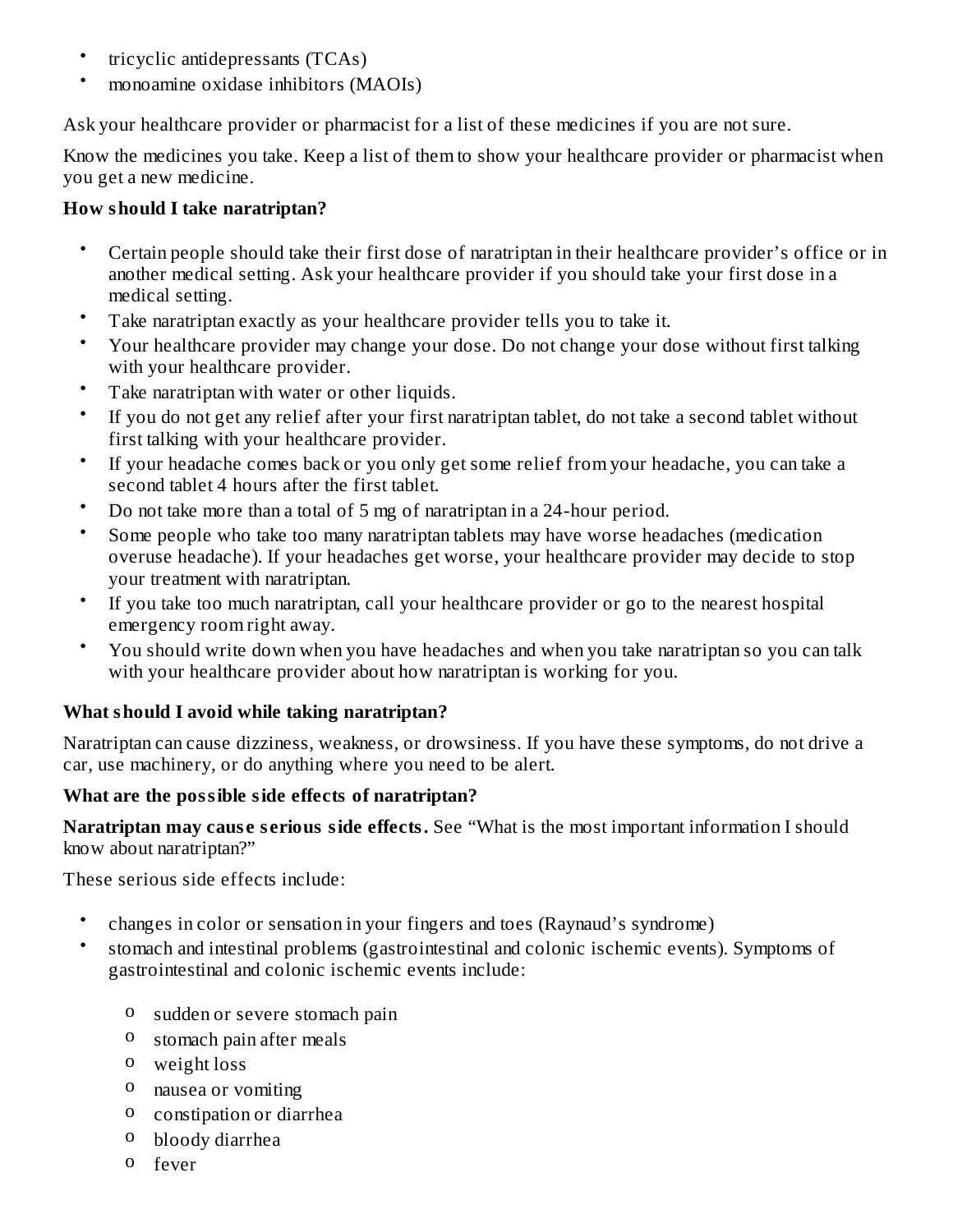- problems with blood circulation to your legs and feet (peripheral vascular ischemia). Symptoms of peripheral vascular ischemia include:
	- o cramping and pain in your legs or hips
	- o feeling of heaviness or tightness in your leg muscles
	- o burning or aching pain in your feet or toes while resting
	- o numbness, tingling, or weakness in your legs
	- o cold feeling or color changes in 1 or both legs or feet
- medication overuse headaches. Some people who use too many naratriptan tablets may have worse headaches (medication overuse headache). If your headaches get worse, your healthcare provider may decide to stop your treatment with naratriptan.
- serotonin syndrome. Serotonin syndrome is a rare but serious problem that can happen in people using naratriptan, especially if naratriptan is used with antidepressant medicines called SSRIs, SNRIs, TCAs, or MAOIs. Call your healthcare provider right away if you have any of the following symptoms of serotonin syndrome:
	- o mental changes such as seeing things that are not there (hallucinations), agitation, or coma
	- o fast heartbeat
	- o changes in blood pressure
	- o high body temperature
	- o tight muscles
	- o trouble walking

The most common side effects of naratriptan include:

- tingling or numbness in your fingers or toes
- dizziness

•

- warm, hot, burning feeling to your face (flushing)
- discomfort or stiffness in your neck
- feeling weak, drowsy, or tired

Tell your healthcare provider if you have any side effect that bothers you or that does not go away.

These are not all the possible side effects of naratriptan. For more information, ask your healthcare provider or pharmacist.

Call your doctor for medical advice about side effects. You may report side effects to FDA at 1-800- FDA-1088.

### **How should I store naratriptan?**

Store at 20° to 25°C (68° to 77°F). [See USP Controlled Room Temperature.]

### **Keep naratriptan and all medicines out of the reach of children.**

### **General information about the safe and effective us e of naratriptan.**

Medicines are sometimes prescribed for purposes other than those listed in Patient Information leaflets. Do not use naratriptan for a condition for which it was not prescribed. Do not give naratriptan to other people, even if they have the same symptoms you have. It may harm them.

This Patient Information leaflet summarizes the most important information about naratriptan. If you would like more information, talk with your healthcare provider. You can ask your healthcare provider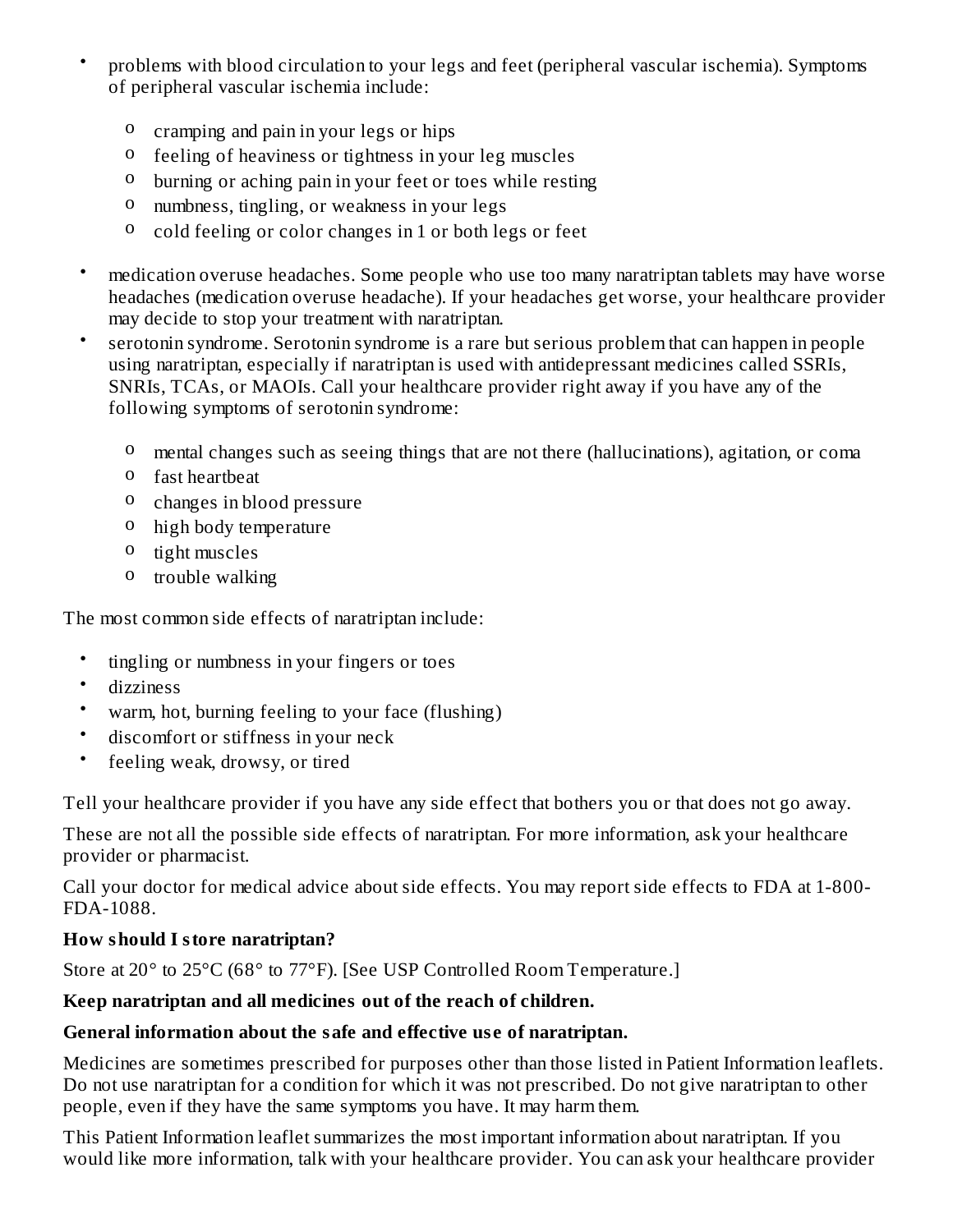or pharmacist for information about naratriptan that is written for healthcare professionals.

For more information call 1-800-962-8364.

#### **What are the ingredients in Naratriptan Tablets, USP?**

Active ingredient: naratriptan hydrochloride, USP

Inactive ingredients: colloidal silicon dioxide, croscarmellose sodium, lactose (anhydrous), magnesium stearate and microcrystalline cellulose.

This Patient Information has been approved by the U.S. Food and Drug Administration.

The brands listed are registered trademarks of their respective owners.

Distr. by: **Hikma**

#### **Pharmaceuticals USA Inc.**

Berkeley Heights, NJ 07922

**C50000674/01**

**Revis ed April 2020**

## **PACKAGE/LABEL PRINCIPAL DISPLAY PANEL**

| Each tablet contains<br>1.11 mg naratriptan<br>hydrochloride, USP equivalent<br>to 1 mg naratriptan.<br><b>USUAL DOSAGE: See</b> | NDC 0054-0278-03<br>Naratriptan<br><b>Tablets, USP</b> | 9 Tablets | $W \ge$<br>vп<br>f. |              |
|----------------------------------------------------------------------------------------------------------------------------------|--------------------------------------------------------|-----------|---------------------|--------------|
| Package Insert for Complete<br>Prescribing Information.                                                                          | 1 <sub>mg</sub>                                        |           | o                   |              |
| Store at 20° to 25°C<br>(68° to 77°F). [See<br>ÙSP Controlled Room<br>Temperature.]                                              | PHARMACIST: Dispense with                              |           | N<br>∼<br>$\infty$  |              |
| Distr. by: <b>Hikma</b>                                                                                                          | attached Patient Information.                          |           | ω                   |              |
| Pharmaceuticals USA Inc.<br>Berkeley Heights, NJ 07922                                                                           | $R_{\rm x}$ only                                       | hikma.    | $\infty$            | c50000676/01 |

**PACKAGE/LABEL PRINCIPAL DISPLAY PANEL**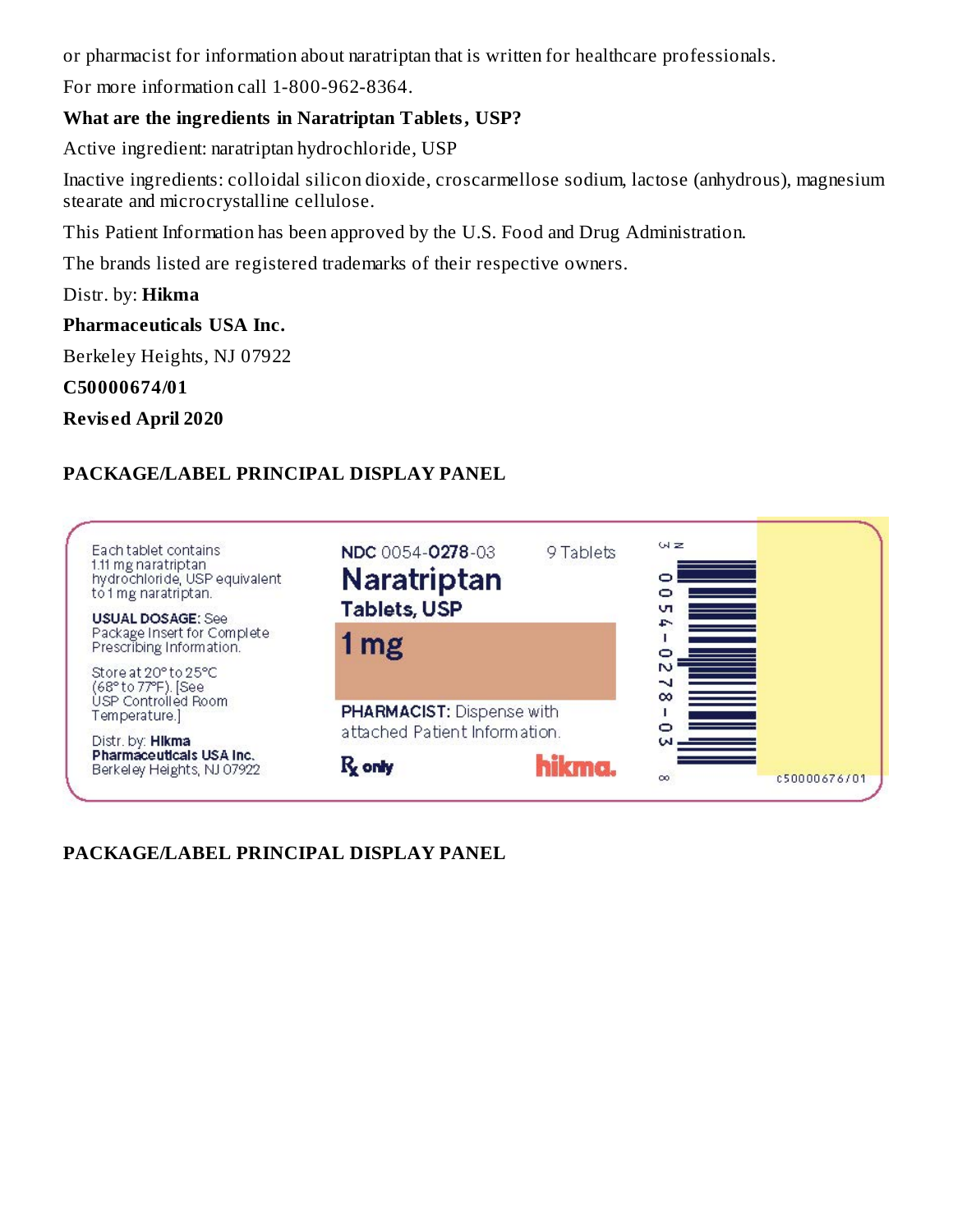| <b>NARATRIPTAN</b>                                                              |                                                           |                                                  |                     |                             |                           |  |                                   |
|---------------------------------------------------------------------------------|-----------------------------------------------------------|--------------------------------------------------|---------------------|-----------------------------|---------------------------|--|-----------------------------------|
| naratriptan tablet                                                              |                                                           |                                                  |                     |                             |                           |  |                                   |
|                                                                                 |                                                           |                                                  |                     |                             |                           |  |                                   |
| <b>Product Information</b>                                                      |                                                           |                                                  |                     |                             |                           |  |                                   |
| Product Type                                                                    |                                                           | HUMAN PRESCRIPTION DRUG<br>Item Code (Source)    |                     |                             |                           |  | NDC:0054-0278                     |
| <b>Route of Administration</b>                                                  |                                                           | ORAL                                             |                     |                             |                           |  |                                   |
|                                                                                 |                                                           |                                                  |                     |                             |                           |  |                                   |
| <b>Active Ingredient/Active Moiety</b>                                          |                                                           |                                                  |                     |                             |                           |  |                                   |
|                                                                                 |                                                           | <b>Ingredient Name</b>                           |                     |                             |                           |  | <b>Basis of Strength Strength</b> |
| NARATRIPTAN HYDRO CHLORIDE (UNII: 10 X8 X4P12Z) (NARATRIPTAN - UNII:QX3KXL1ZA2) |                                                           |                                                  |                     |                             | NARATRIPTAN               |  | $1 \,\mathrm{mg}$                 |
|                                                                                 |                                                           |                                                  |                     |                             |                           |  |                                   |
| <b>Inactive Ingredients</b>                                                     |                                                           |                                                  |                     |                             |                           |  |                                   |
|                                                                                 |                                                           | <b>Ingredient Name</b>                           |                     |                             |                           |  | Strength                          |
| ANHYDROUS LACTOSE (UNII: 3SY5LH9 PMK)                                           |                                                           |                                                  |                     |                             |                           |  |                                   |
| <b>SILICON DIO XIDE (UNII: ETJ7Z6 XBU4)</b>                                     |                                                           |                                                  |                     |                             |                           |  |                                   |
|                                                                                 | CROSCARMELLOSE SODIUM (UNII: M28OL1HH48)                  |                                                  |                     |                             |                           |  |                                   |
| MAGNESIUM STEARATE (UNII: 70097M6I30)                                           |                                                           |                                                  |                     |                             |                           |  |                                   |
| MICRO CRYSTALLINE CELLULOSE (UNII: OP1R32D61U)                                  |                                                           |                                                  |                     |                             |                           |  |                                   |
|                                                                                 |                                                           |                                                  |                     |                             |                           |  |                                   |
|                                                                                 |                                                           |                                                  |                     |                             |                           |  |                                   |
| <b>Product Characteristics</b>                                                  | <b>WHITE</b>                                              |                                                  |                     |                             |                           |  |                                   |
| Color                                                                           |                                                           | <b>ROUND</b>                                     | <b>Score</b>        |                             | no score<br>5mm           |  |                                   |
| <b>Shape</b><br>Flavor                                                          |                                                           |                                                  | Size                | 54;227                      |                           |  |                                   |
| Contains                                                                        |                                                           |                                                  | <b>Imprint Code</b> |                             |                           |  |                                   |
|                                                                                 |                                                           |                                                  |                     |                             |                           |  |                                   |
|                                                                                 |                                                           |                                                  |                     |                             |                           |  |                                   |
| Packaging                                                                       |                                                           |                                                  |                     |                             |                           |  |                                   |
| <b>Item Code</b><br>#                                                           | <b>Package Description</b><br><b>Marketing Start Date</b> |                                                  |                     |                             | <b>Marketing End Date</b> |  |                                   |
| 1 NDC:0054-0278-03                                                              |                                                           | 9 in 1 BOTTLE; Type 0: Not a Combination Product |                     | 10/07/2010                  |                           |  |                                   |
|                                                                                 |                                                           |                                                  |                     |                             |                           |  |                                   |
|                                                                                 |                                                           |                                                  |                     |                             |                           |  |                                   |
| <b>Marketing Information</b>                                                    |                                                           |                                                  |                     |                             |                           |  |                                   |
| <b>Marketing Category</b>                                                       | <b>Application Number or Monograph Citation</b>           |                                                  |                     | <b>Marketing Start Date</b> |                           |  | <b>Marketing End Date</b>         |
| <b>ANDA</b>                                                                     | ANDA090381                                                |                                                  |                     | 07/07/2010                  |                           |  |                                   |
|                                                                                 |                                                           |                                                  |                     |                             |                           |  |                                   |
|                                                                                 |                                                           |                                                  |                     |                             |                           |  |                                   |
| <b>NARATRIPTAN</b>                                                              |                                                           |                                                  |                     |                             |                           |  |                                   |

naratriptan tablet

# **Product Information**

**Product Type ITEL HUMAN PRESCRIPTION DRUG Item Code (Source) NDC:0054-0279**